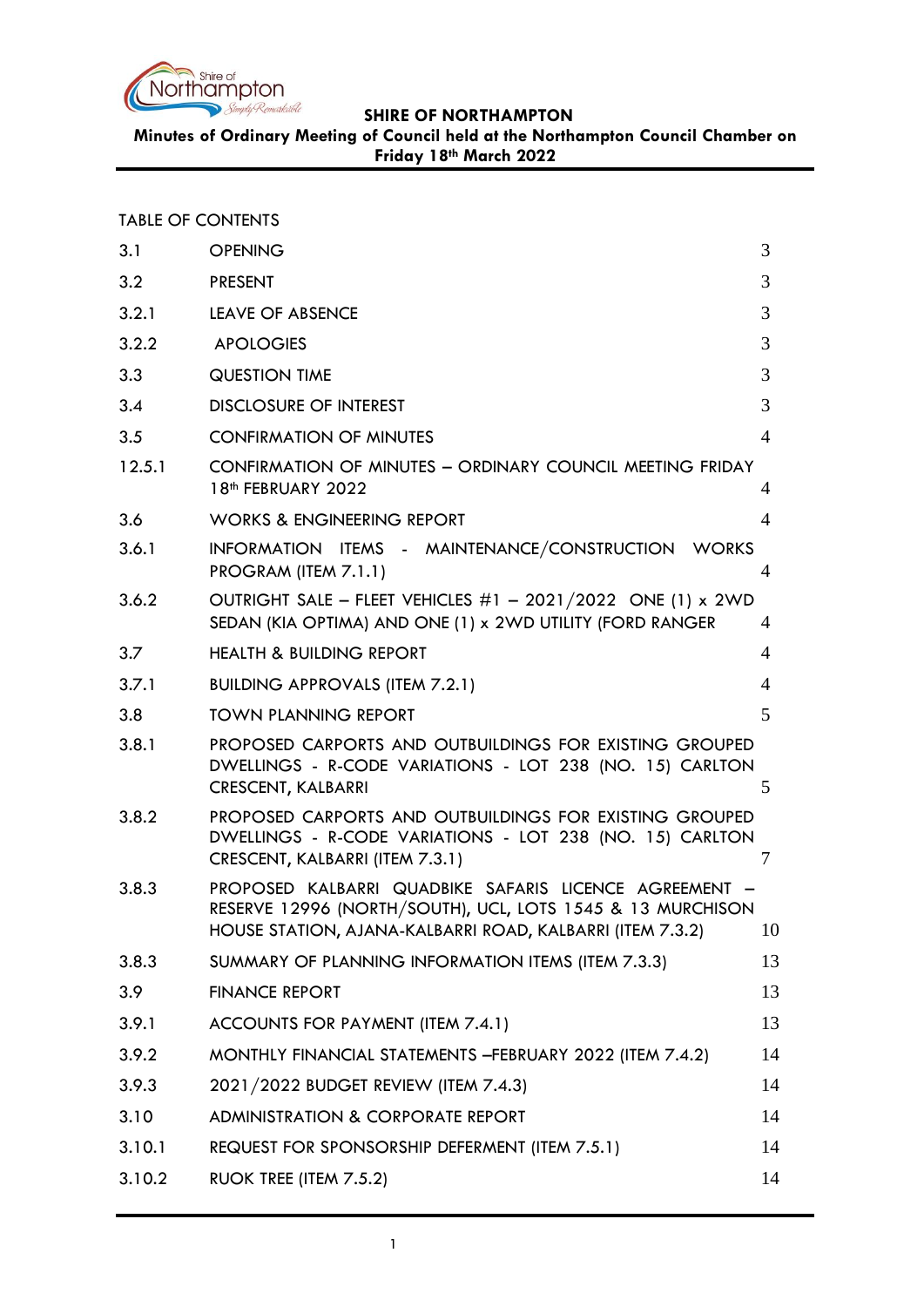

| Minutes of Ordinary Meeting of Council held at the Northampton Council Chamber on<br>Friday 18th March 2022 |                                                      |    |
|-------------------------------------------------------------------------------------------------------------|------------------------------------------------------|----|
| 3.10.3                                                                                                      | <b>RUOK TREE</b>                                     | 15 |
| 3.10.4                                                                                                      | KALBARRI ELECTRIC VEHICLE CHARGING UNIT (ITEM 7.5.3) | 15 |
| 3.10.4                                                                                                      | LOT 81 KITSON CIRCUIT (ITEM 7.5.4)                   | 15 |
| 3.10.5                                                                                                      | CHILD SAFETY AND WELFARE POLICY (ITEM 7.5.5)         | 16 |
| 3.11                                                                                                        | PRESIDENT'S REPORT                                   | 28 |
| 3.12                                                                                                        | DEPUTY PRESIDENT'S REPORT                            | 28 |
| 3.13                                                                                                        | <b>COUNCILLORS' REPORTS</b>                          | 28 |
| 3.13.1                                                                                                      | <b>CR PIKE</b>                                       | 28 |
| 3.13.2                                                                                                      | <b>CR STEWART</b>                                    | 29 |
| 3.13.3                                                                                                      | <b>CR HAY</b>                                        | 29 |
| 3.14                                                                                                        | NEW ITEMS OF BUSINESS                                | 29 |
| 3.15                                                                                                        | NEXT MEETING OF COUNCIL                              | 29 |
| 3.16                                                                                                        | <b>CLOSURE</b>                                       | 29 |
|                                                                                                             |                                                      |    |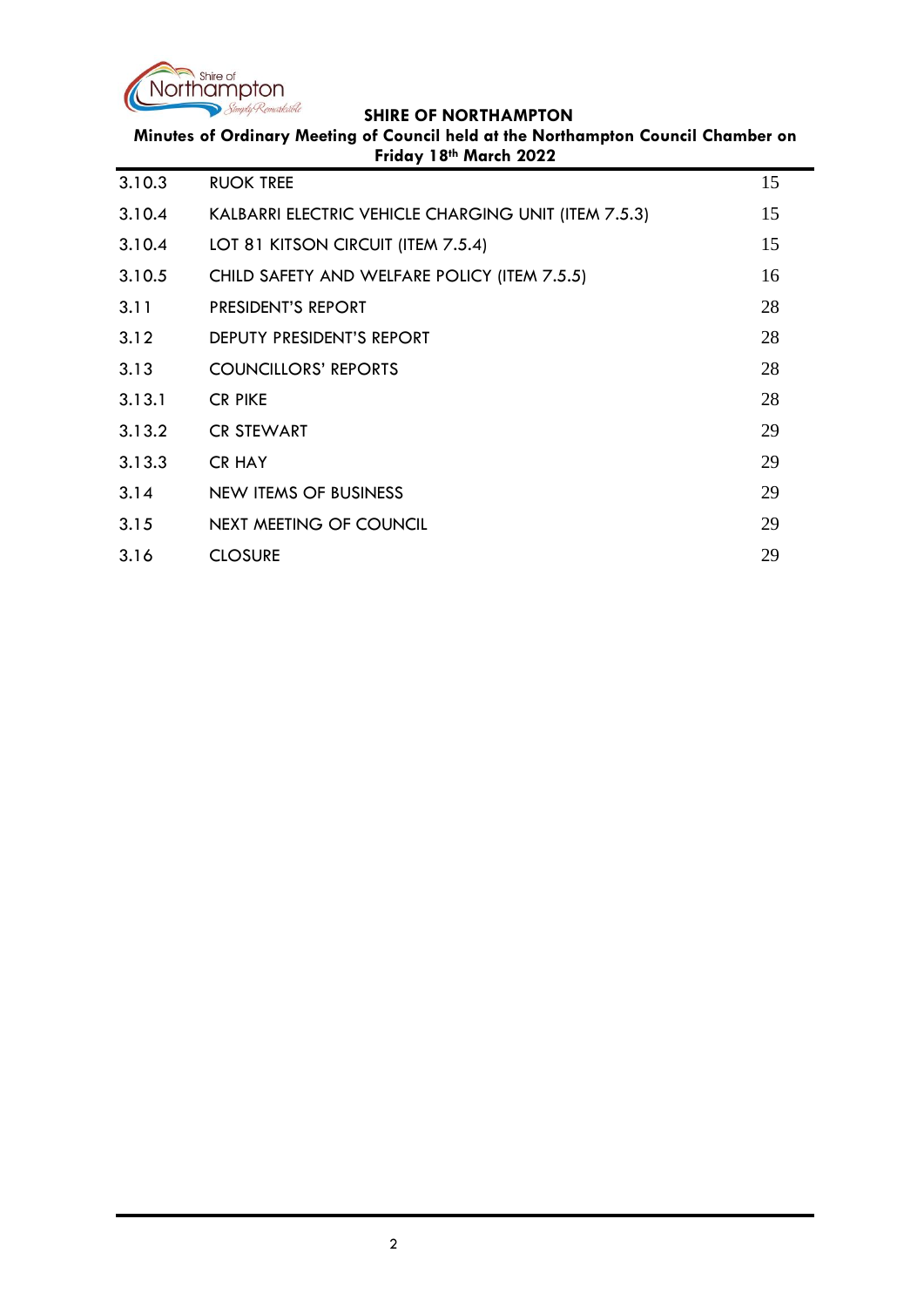

**Minutes of Ordinary Meeting of Council held at the Northampton Council Chamber on Friday 18th March 2022**

#### <span id="page-2-0"></span>**3.1 OPENING**

The President thanked all Councillors and staff present for their attendance and declared the meeting open at 1.00pm.

# <span id="page-2-1"></span>**3.2 PRESENT**

| Cr L Sudlow        | Northampton Ward<br>President                  |
|--------------------|------------------------------------------------|
| Cr R Horstman      | Northampton Ward                               |
| Cr T Gibb          | Kalbarri Ward                                  |
| Cr T Hay           | Northampton Ward                               |
| Cr D Pike          | Kalbarri Ward                                  |
| Cr R Suckling      | Northampton Ward                               |
| Cr P Stewart       | Kalbarri Ward                                  |
| Mr Garry Keeffe    | <b>Chief Executive Officer</b>                 |
| Mr Grant Middleton | Deputy Chief Executive Officer                 |
| Mr Neil Broadhurst | <b>Manager of Works and Technical Services</b> |
| Mrs Michelle Allen | <b>Planning Officer</b>                        |

# <span id="page-2-2"></span>3.2.1 LEAVE OF ABSENCE

Nil

# <span id="page-2-3"></span>3.2.2 APOLOGIES

Cr R Burges Kalbarri Ward

# <span id="page-2-4"></span>**3.3 QUESTION TIME**

No questions were put to Council

#### <span id="page-2-5"></span>**3.4 DISCLOSURE OF INTEREST**

Cr Sudlow declared an impartiality interest in Item 7.5.1 Request for Sponsorship Deferment to the Isolated Children's Parents' Association as Cr Sudlow is a member of the Association.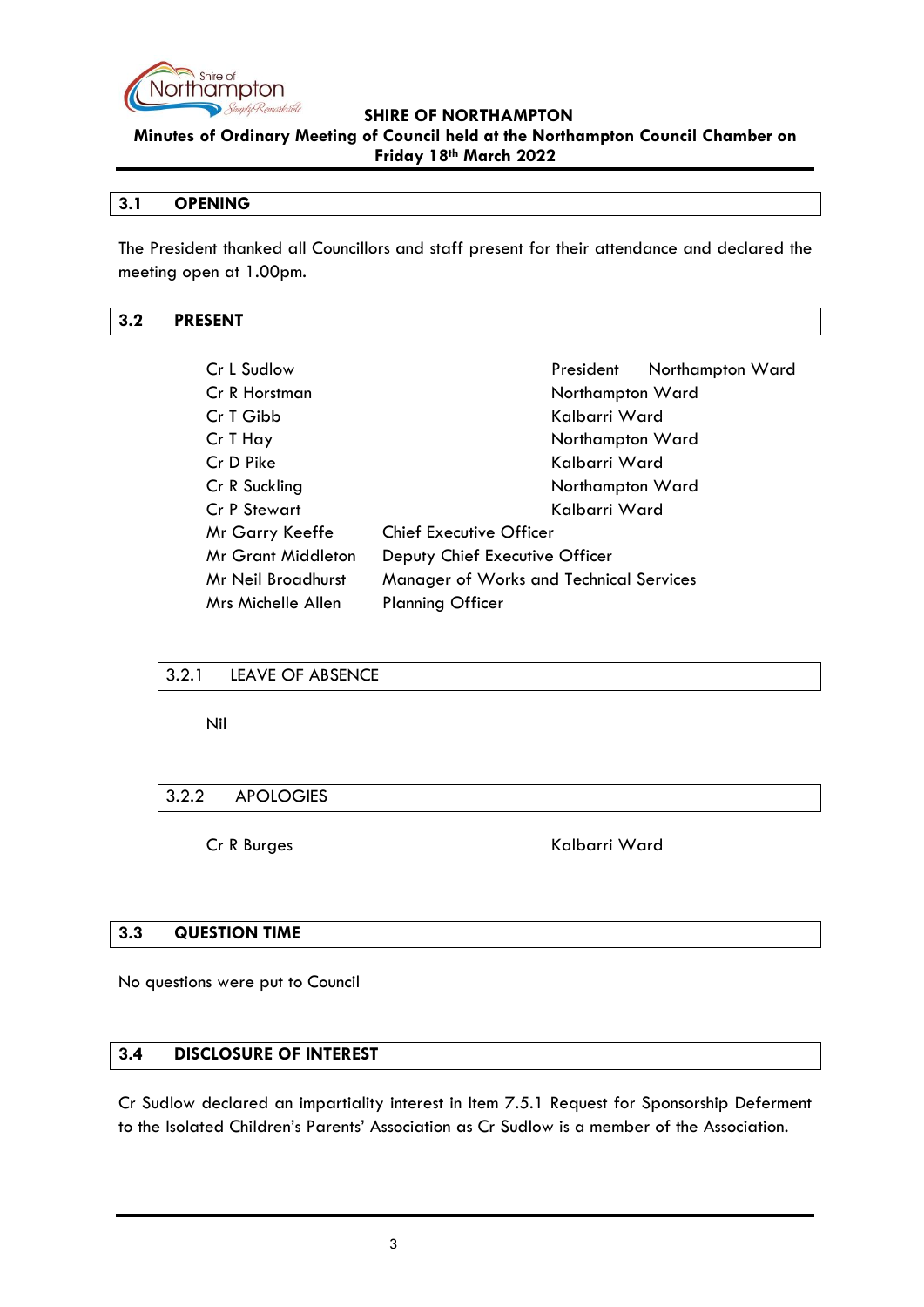

**Minutes of Ordinary Meeting of Council held at the Northampton Council Chamber on Friday 18th March 2022**

# <span id="page-3-1"></span><span id="page-3-0"></span>**3.5 CONFIRMATION OF MINUTES**

12.5.1 CONFIRMATION OF MINUTES – ORDINARY COUNCIL MEETING FRIDAY 18th FEBRUARY 2022

Moved Cr SUCKLING seconded Cr GIBB

That the minutes of the Ordinary Meeting of Council held on the 18<sup>th</sup> February 2022 be confirmed as a true and correct record.

CARRIED 7/0

# <span id="page-3-3"></span><span id="page-3-2"></span>**3.6 WORKS & ENGINEERING REPORT**

3.6.1 INFORMATION ITEMS - MAINTENANCE/CONSTRUCTION WORKS PROGRAM (ITEM 7.1.1)

Noted.

<span id="page-3-4"></span>3.6.2 OUTRIGHT SALE – FLEET VEHICLES #1 – 2021/2022 ONE (1) x 2WD SEDAN (KIA OPTIMA) AND ONE (1) x 2WD UTILITY (FORD RANGER

Moved Cr SUDLOW seconded Cr STEWART

That Council accept the 'Outright Sale' offer for the 2WD utility (P198) from Mr. Len Corlett at the submitted price of \$1,250 (plus GST) and re-advertise the 2WD Kia Sedan (P282) for sale via alternative media sources, ie Gumtree or similar social media platforms.

CARRIED 7/0

Neil Broadhurst left the meeting at 1-18pm.

# <span id="page-3-5"></span>**3.7 HEALTH & BUILDING REPORT**

<span id="page-3-6"></span>3.7.1 BUILDING APPROVALS (ITEM 7.2.1)

Noted.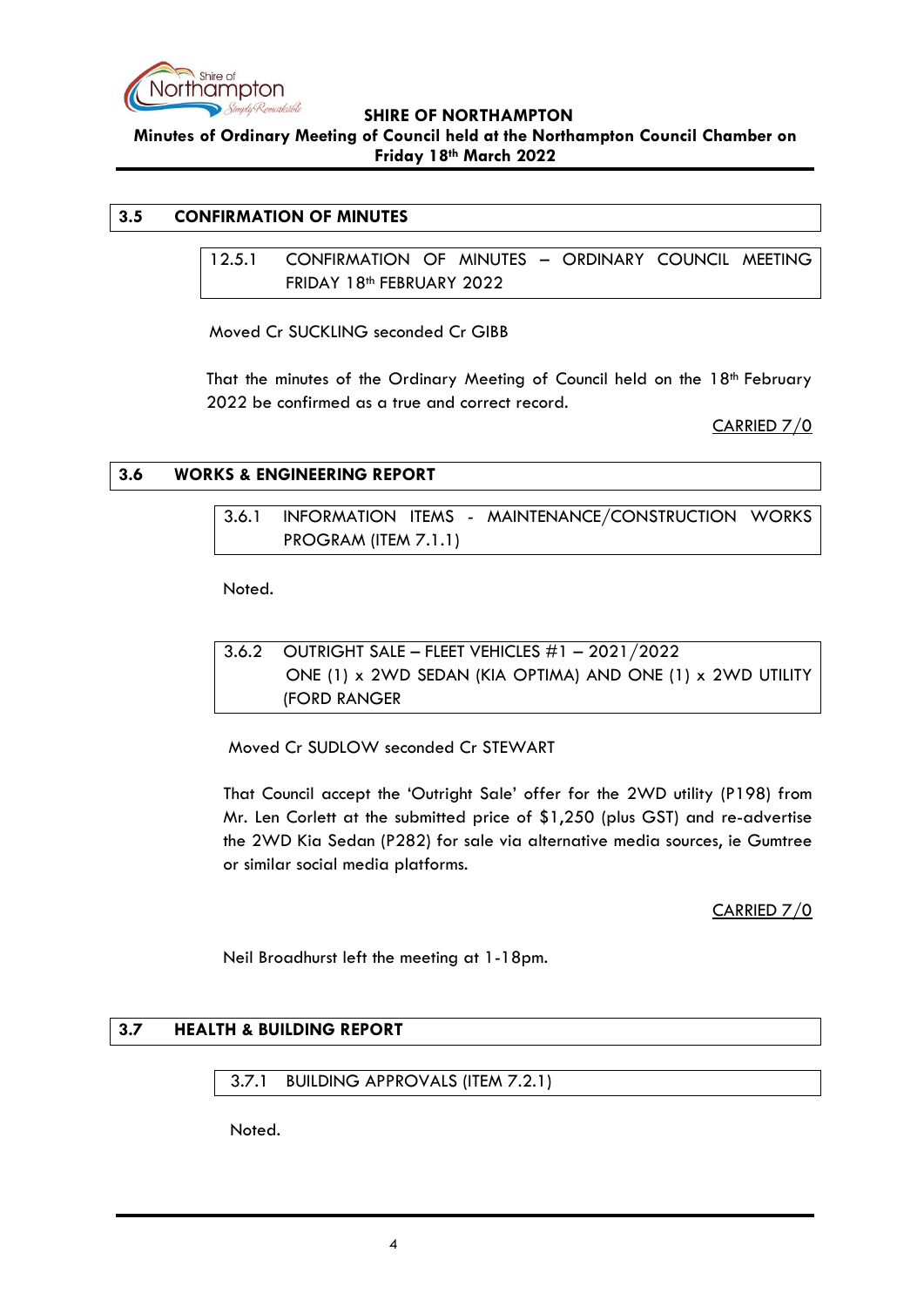

**Minutes of Ordinary Meeting of Council held at the Northampton Council Chamber on Friday 18th March 2022**

## <span id="page-4-1"></span><span id="page-4-0"></span>**3.8 TOWN PLANNING REPORT**

# 3.8.1 PROPOSED CARPORTS AND OUTBUILDINGS FOR EXISTING GROUPED DWELLINGS - R-CODE VARIATIONS - LOT 238 (NO. 15) CARLTON CRESCENT, KALBARRI

Cr Pike and Cr Gibb spoke against the Officer's recommendation as they consider that the applicant had changed their plans to comply in some regard and they had improved the lot following Cyclone Seroja. Each Councillor supported approval for a large storeroom within each car port as presented.

Moved Cr PIKE seconded Cr GIBB

That Council grant development approval for the proposed Carport and Storerooms upon Lot 238 (No. 15) Carlton Crescent, Kalbarri subject to the following conditions:

- 1. Development shall be in accordance with the attached approved plan(s) dated [insert date] and subject to any modifications required as a consequence of any condition(s) of this approval. The endorsed plans shall not be modified or altered without the prior written approval of the local government;
- 2. Any additions to or change of use of any part of the building or land (not the subject of this consent/approval) requires further application and development approval for that use/addition;
- 3. A building permit shall be issued by the local government prior to the commencement of any work on site;
- 4. The applicant is to prepare, submit and adhere to stormwater and drainage plans to the approval of the Local Government, with all costs met by the applicant;
- 5. Any soils disturbed or deposited on site shall be stabilised to the approval of the local government;
- 6. The Applicant shall provide a materials and colour schedule for the carports and storerooms prior to construction of the carports and storerooms, which shall be to the approval of the local government. The colours chosen shall be non-reflective and in keeping with the natural coastal environment;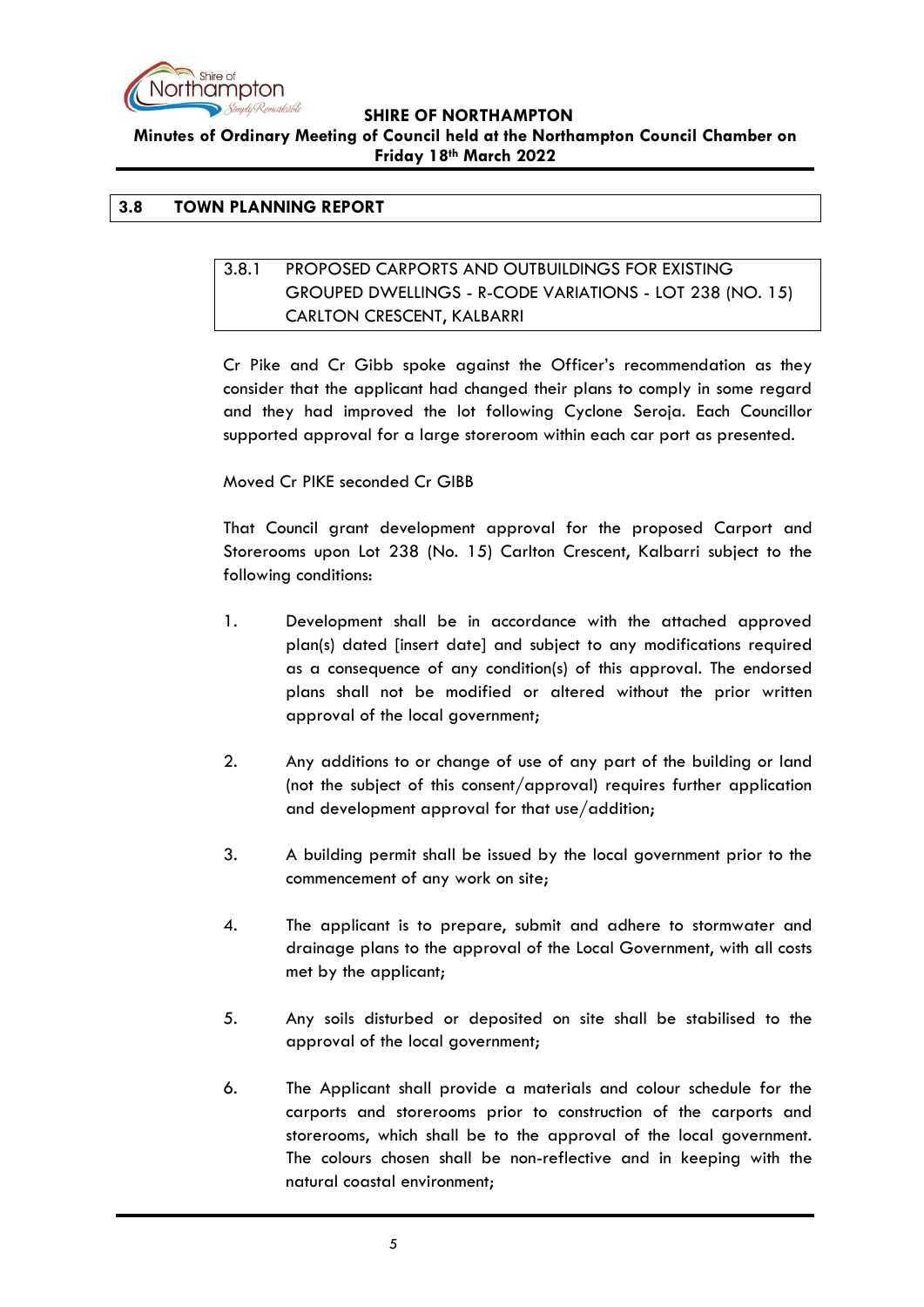

**Minutes of Ordinary Meeting of Council held at the Northampton Council Chamber on Friday 18th March 2022**

- 7. The roof of the dwelling shall be constructed using coated metal sheeting (Colorbond) and the use of Zincalume is not permitted;
- 8. Bin storage and clothes drying areas shall be provided and appropriately screened such that they are not visible from the view from the street/s, to the approval of the local government;
- 9. Any lighting installed on the building, yard areas or car parking areas shall be located and designed in a manner that ensures:
	- (a) all illumination is confined within the boundaries of the property; and
	- (b) there shall not be any glare nuisance caused to adjoining residents or passing traffic, to the approval of the local government;
- 10. Installation of crossing places and verge gradients shall be to the standards and specification of the local government (refer to Advice Note 1);
- 11. All parking of vehicles including boats and trailers to be provided for within the property boundary and the street verge area to be kept free of vehicles.
- 12. No panelling or screening shall be affixed to the side walls of the carport structure, so that the carport maintains visual permeability at all times to enhance visibility of vehicles entering and exiting the street upon Lot 238 and adjoining lots; and
- 13. The approved storeroom component is only to be used for general storage purposes to the approval of the local government and shall NOT be used for habitation, commercial or industrial purposes.

# *Advice Notes:*

*Note 1: With regard to Condition No 10, it is advised that the Applicant should liaise with the Shire of Northampton's Manager of Works and Technical Services to determine crossover, verge gradient and additional retaining requirements.*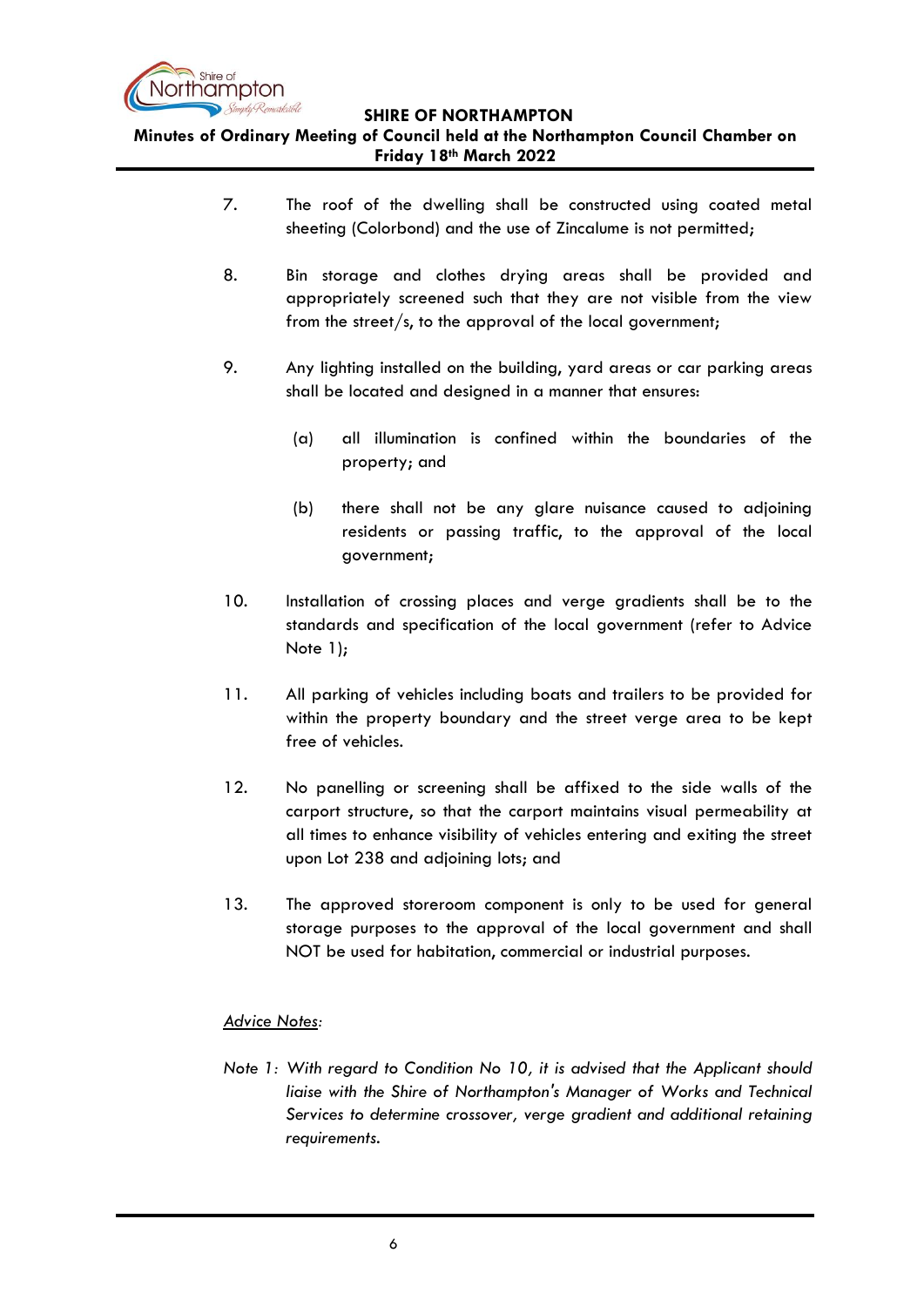

**Minutes of Ordinary Meeting of Council held at the Northampton Council Chamber on Friday 18th March 2022**

- *Note 2: If the development/use the subject of this approval is not substantially commenced within a period of 2 years, or another period specified in the approval after the date of determination, the approval will lapse and be of no further effect.*
- *Note 3: Where an approval has so lapsed, no development must be carried out without the further approval of the local government having first been sought and obtained.*
- *Note 4: Assessment of the application was based on the use of the dwelling for residential purposes and any changes to this use (eg. for tourist/holiday accommodation) requires further application and development approval for that use.*
- *Note 5: If an applicant or owner is aggrieved by this determination there is a right of review by the State Administrative Tribunal in accordance with the Planning and Development Act 2005 Part 14. An application must be made within 28 days of determination.*

MOTION LOST 2/5

Cr STEWART, Cr SUCKLING, Cr HORSTMAN, Cr HAY and Cr SUDLOW wished for their names to be recorded as voting against the motion.

# <span id="page-6-0"></span>3.8.2 PROPOSED CARPORTS AND OUTBUILDINGS FOR EXISTING GROUPED DWELLINGS - R-CODE VARIATIONS - LOT 238 (NO. 15) CARLTON CRESCENT, KALBARRI (ITEM 7.3.1)

Moved Cr STEWART seconded Cr SUCKLING

That Council grant development approval for the proposed Carport and Storerooms upon Lot 238 (No. 15) Carlton Crescent, Kalbarri subject to the following conditions:

1. Development shall be in accordance with the attached approved plan(s) dated [insert date] and subject to any modifications required as a consequence of any condition(s) of this approval. The endorsed plans shall not be modified or altered without the prior written approval of the local government;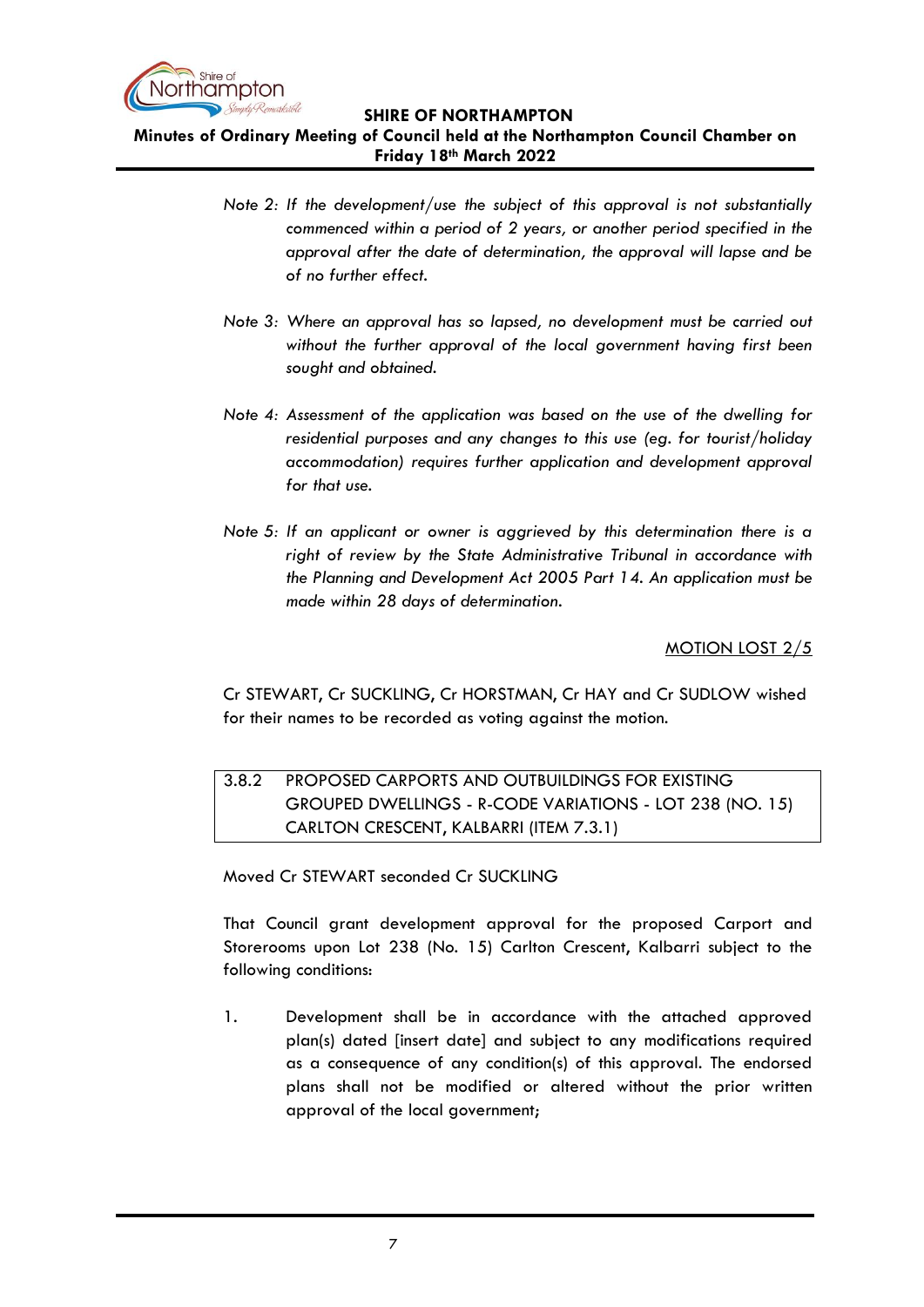

**Minutes of Ordinary Meeting of Council held at the Northampton Council Chamber on Friday 18th March 2022**

- 2. Any additions to or change of use of any part of the building or land (not the subject of this consent/approval) requires further application and development approval for that use/addition;
- 3. A building permit shall be issued by the local government prior to the commencement of any work on site;
- 4. The applicant is to prepare, submit and adhere to stormwater and drainage plans to the approval of the Local Government, with all costs met by the applicant;
- 5. Any soils disturbed or deposited on site shall be stabilised to the approval of the local government;
- 6. The Applicant shall provide a materials and colour schedule for the carports and storerooms prior to construction of the carports and storerooms, which shall be to the approval of the local government. The colours chosen shall be non-reflective and in keeping with the natural coastal environment;
- 7. The roof of the dwelling shall be constructed using coated metal sheeting (Colorbond) and the use of Zincalume is not permitted;
- 8. Bin storage and clothes drying areas shall be provided and appropriately screened such that they are not visible from the view from the street/s, to the approval of the local government;
- 9. Any lighting installed on the building, yard areas or car parking areas shall be located and designed in a manner that ensures:
	- (a) all illumination is confined within the boundaries of the property; and
	- (b) there shall not be any glare nuisance caused to adjoining residents or passing traffic, to the approval of the local government;
- 10. Installation of crossing places and verge gradients shall be to the standards and specification of the local government (refer to Advice Note 1);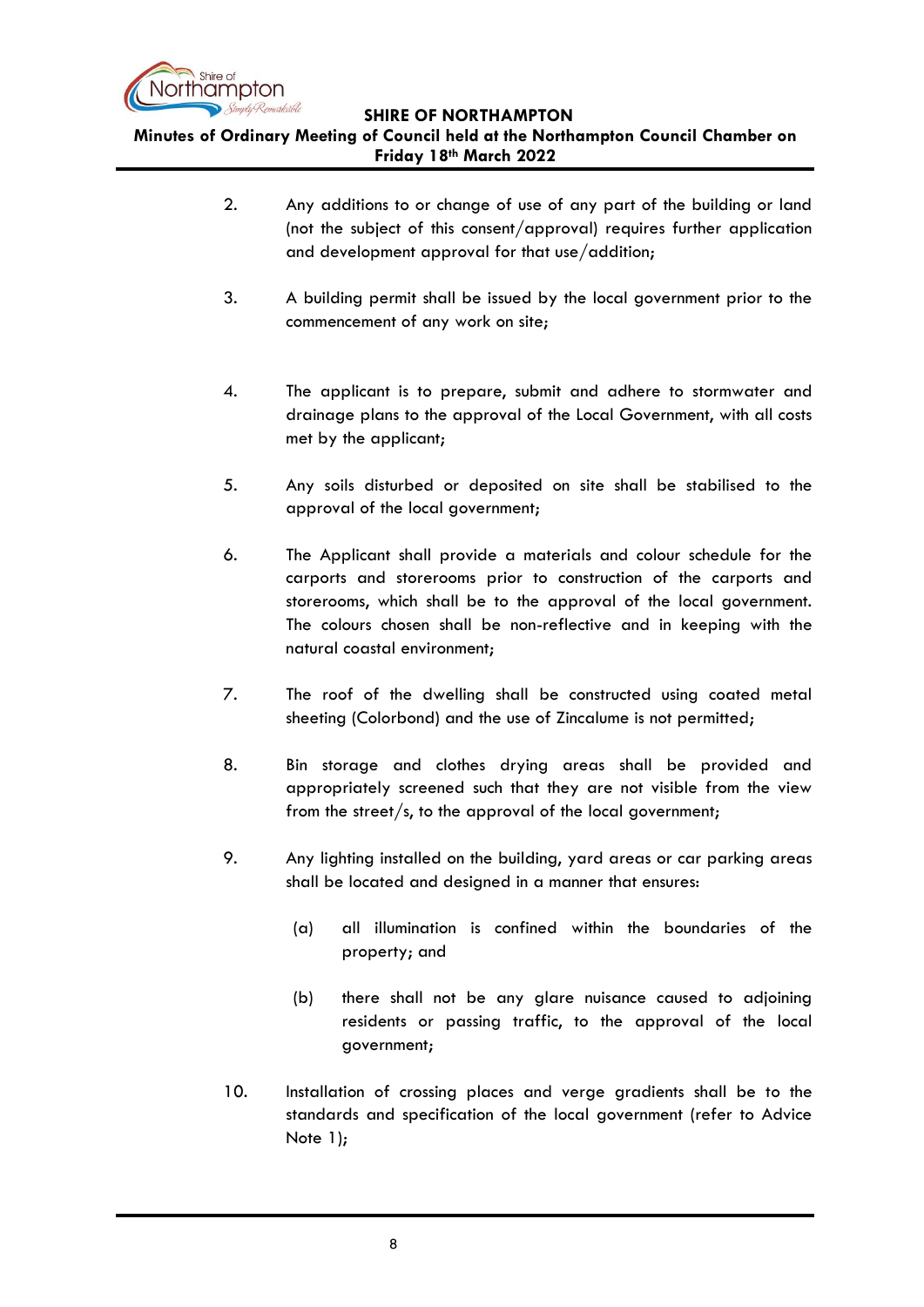

**Minutes of Ordinary Meeting of Council held at the Northampton Council Chamber on Friday 18th March 2022**

- 11. All parking of vehicles including boats and trailers to be provided for within the property boundary and the street verge area to be kept free of vehicles.
- 12. No panelling or screening shall be affixed to the side walls of the carport structure, so that the carport maintains visual permeability at all times to enhance visibility of vehicles entering and exiting the street upon Lot 238 and adjoining lots; and
- 13. The approved storeroom component is only to be used for general storage purposes to the approval of the local government and shall NOT be used for habitation, commercial or industrial purposes.
- 14. The Applicant/Owner shall reduce the size of the storeroom at the rear of the Unit 1 carport by removing a 3 metre portion located on the south-eastern corner, as marked in 'RED' on the attached approved plan(s) dated [insert date], so as to address the requirements of *Clause 5.2.3 Street Surveillance of the Residential Design Codes (2021)*; and
- 15. The Applicant/Owner shall reduce the size of the storeroom at the rear of the Unit 2 carport by removing a 3 metre portion located on the south-western corner, as marked in 'RED' on the attached approved plan(s) dated [insert date], so as to address the requirements of *Clause 5.2.3 Street Surveillance of the Residential Design Codes (2021)*.

# *Advice Notes:*

- *Note 1: With regard to Condition No 10, it is advised that the Applicant should liaise with the Shire of Northampton's Manager of Works and Technical Services to determine crossover, verge gradient and additional retaining requirements.*
- *Note 2: If the development/use the subject of this approval is not substantially commenced within a period of 2 years, or another period specified in the approval after the date of determination, the approval will lapse and be of no further effect.*
- *Note 3: Where an approval has so lapsed, no development must be carried out without the further approval of the local government having first been sought and obtained.*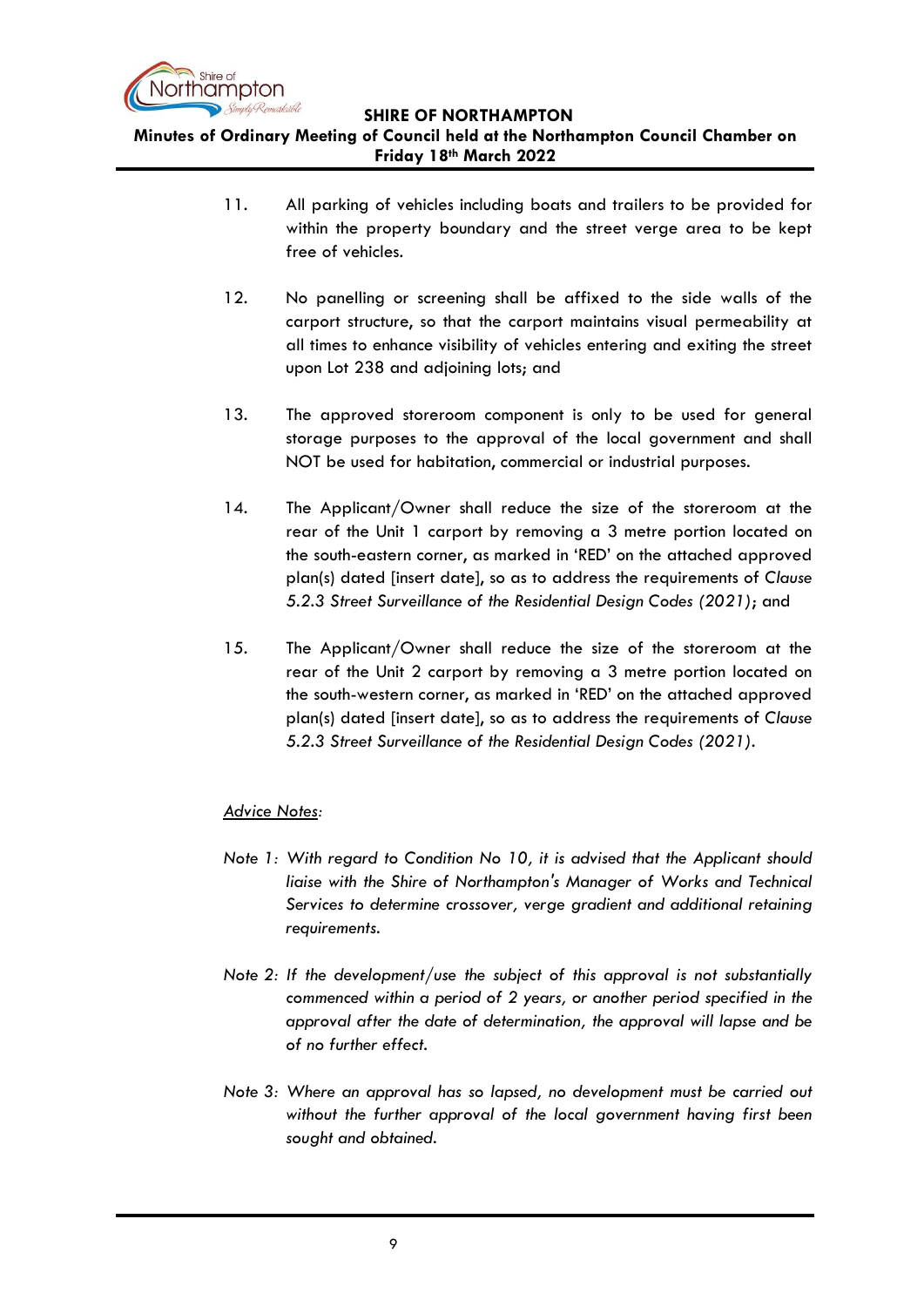

# **Minutes of Ordinary Meeting of Council held at the Northampton Council Chamber on Friday 18th March 2022**

- *Note 4: Assessment of the application was based on the use of the dwelling for residential purposes and any changes to this use (eg. for tourist/holiday accommodation) requires further application and development approval for that use.*
- *Note 5: If an applicant or owner is aggrieved by this determination there is a right of review by the State Administrative Tribunal in accordance with the Planning and Development Act 2005 Part 14. An application must be made within 28 days of determination.*

CARRIED 5/2

Cr Pike and Cr GIBB wished for their names to be recorded as voting against the motion.

<span id="page-9-0"></span>3.8.3 PROPOSED KALBARRI QUADBIKE SAFARIS LICENCE AGREEMENT – RESERVE 12996 (NORTH/SOUTH), UCL, LOTS 1545 & 13 MURCHISON HOUSE STATION, AJANA-KALBARRI ROAD, KALBARRI (ITEM 7.3.2)

Moved Cr HAY, seconded Cr SUCKLING

That Council:

- 1 Grant Planning Approval for a Commercial Recreational Tourism Activity (Quadbike Tours) over Reserves 12996 (North/South) and Lots 1545 and 13 Ajana-Kalbarri Road, Kalbarri subject to the following conditions:
	- a This Planning Approval is an approval for the proposed use for the purposes of the Shire of Northampton's *Local Planning Scheme No. 11 – Kalbarri* and the *Planning and Development Act* (2005) only and does not constitute an approval of the proposed use by the Shire in its capacity as management body of the reserve within which the use is proposed to be located;
	- b Approval of the Minister of Lands in accordance with the provisions of the Land Administration Act (1997);
	- c A licence agreement being entered into by the applicant and the Shire in accordance with Council's Local Planning Policy – Commercial Recreational Tourism Activity on Crown Reserves;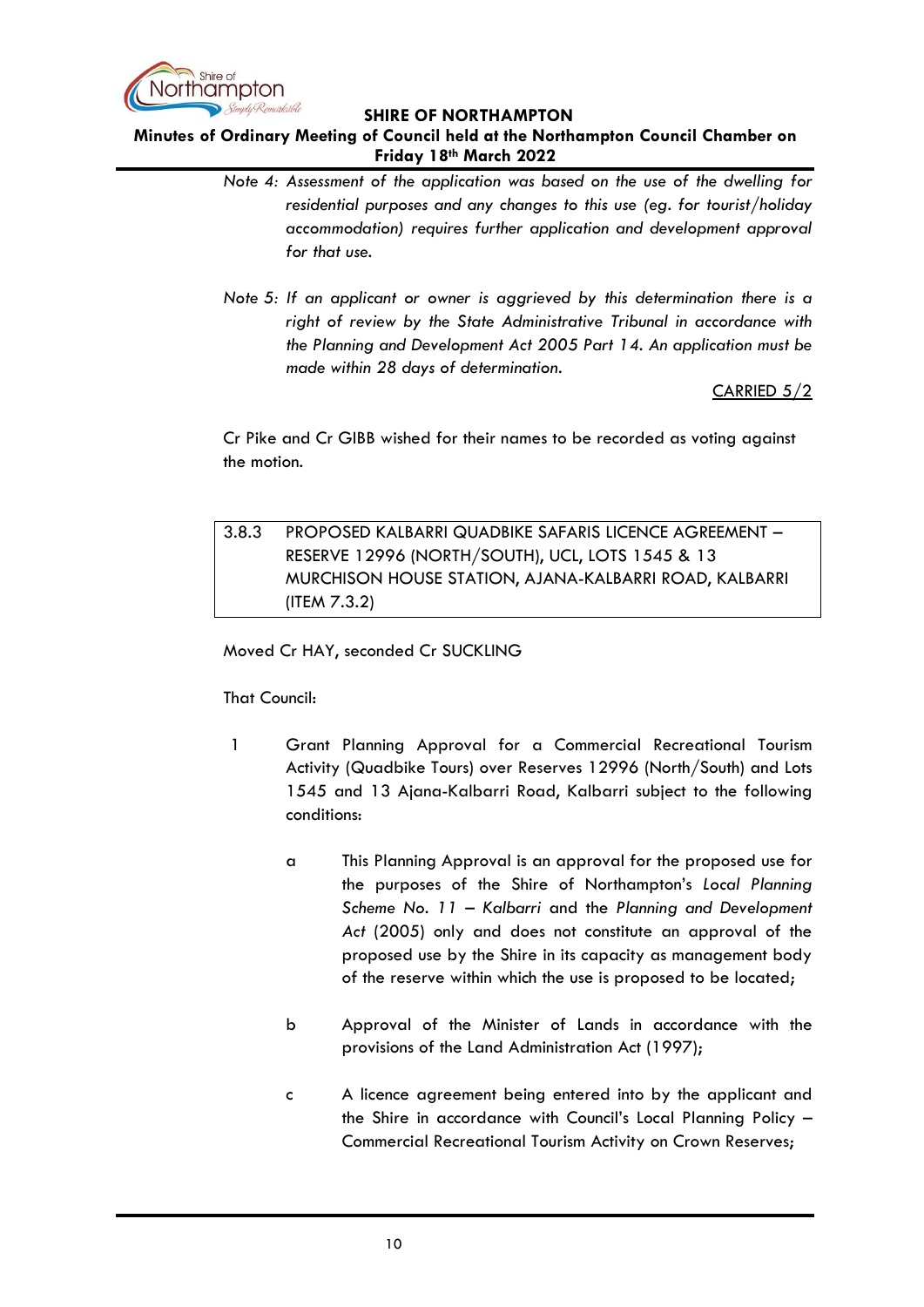

**Minutes of Ordinary Meeting of Council held at the Northampton Council Chamber on Friday 18th March 2022**

- d This Planning Approval shall remain valid whilst the licence agreement referred to in Condition (c) remains current and valid, and on the expiration or in the termination of such licence agreement, this Planning Approval shall cease to be valid.
- e The Applicant shall conduct the tours using existing pathways, roads and tracks only, and shall not negatively impact, degrade or damage the natural amenity or cultural heritage sites within the approved land locations in any way;
- f The Applicant shall maintain Public Liability Insurance coverage to a minimum of \$20 million, and forward a copy of this certificate to the Shire of Northampton, to comply with the provisions of the Shire of Northampton's Local Planning Policy – Commercial Recreational Tourism Activity

#### Advice Notes:

- i The Applicant is advised that it is not the responsibility of the local government to ensure that all correct approvals are in place and that all conditions contained within said approvals are upheld during the operations of the business; and
- ii. Where an approval has lapsed, no development/use shall be carried out without the further approval of the local government having first been sought and obtained.
- iii The Applicant is advised that this development approval does not negate the requirement for any additional approvals which may be required under separate legislation including but not limited to Fish Resources Management Act 1994, Environmental Protections Act 1986, Fire and Emergency Services Act 1998 and Aboriginal Heritage Act 1972. It is the Applicant's responsibility to obtain any additional approvals required before the use lawfully commences.
- iv The Applicant is advised that they should undertake due diligence and take into consideration the State's Aboriginal Heritage when planning specific developments associated with the proposal so as to mitigate any risks where heritage sites may be present. More information is available at [https://www.wa.gov.au/organisation/department-of](https://www.wa.gov.au/organisation/department-of-planning-lands-and-heritage/aboriginal)[planning-lands-and-heritage/aboriginal](https://www.wa.gov.au/organisation/department-of-planning-lands-and-heritage/aboriginal) heritage.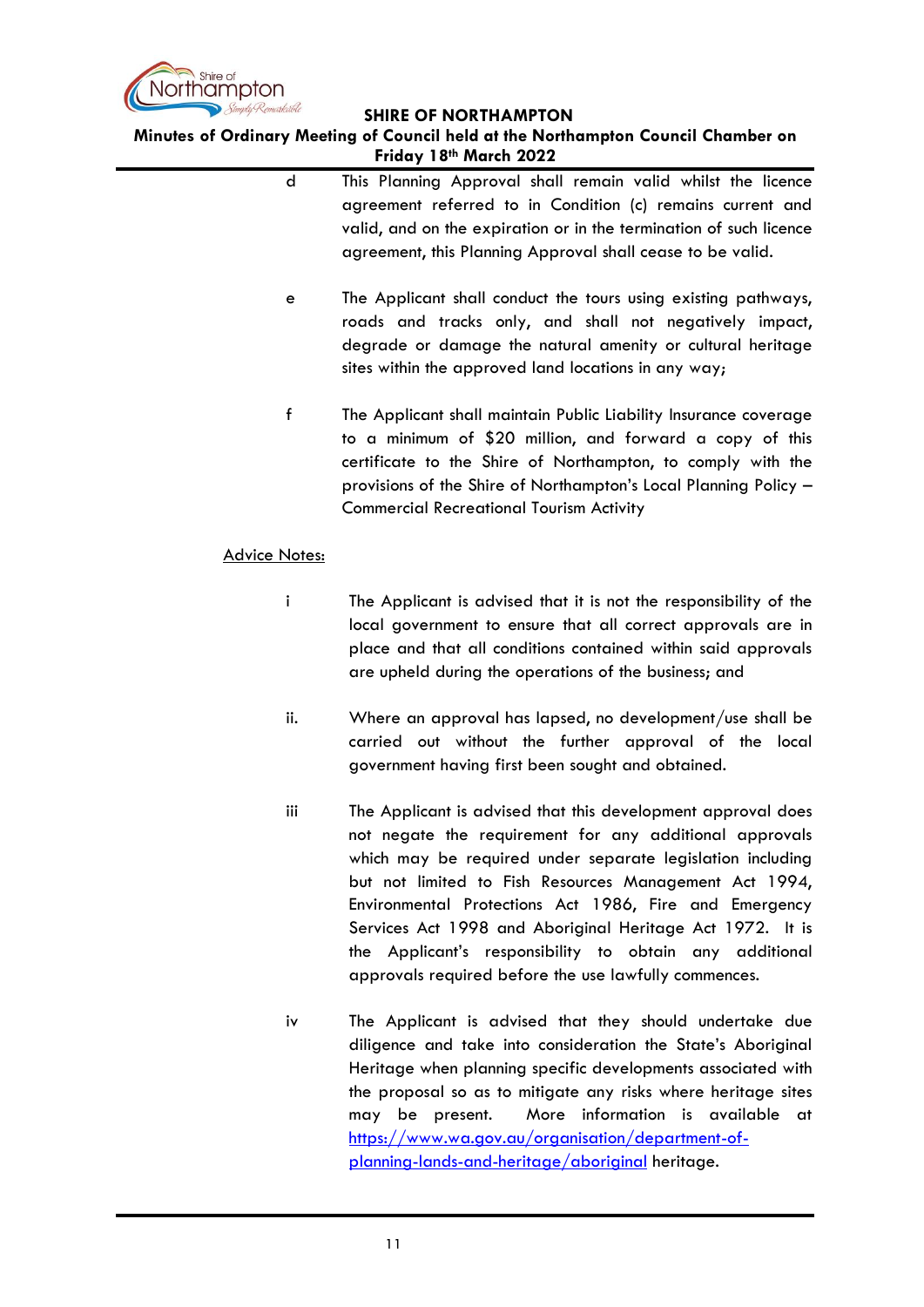

**Minutes of Ordinary Meeting of Council held at the Northampton Council Chamber on Friday 18th March 2022**

- v. If an applicant or owner is aggrieved by this determination there is a right of review by the State Administrative Tribunal in accordance with the Planning and Development Act 2005 Part 14. An application must be made within 28 days of determination
- 2 Authorise delegation to the Chief Executive Officer and Planning Officer for preparation and execution of the Licence Agreement with any disputes to be referred back to Council for final determination.
- 3 Grant Planning Approval for a Home Business for the storage of quad bikes upon Lot 13 (No. 5618) Ajana-Kalbarri Road subject to the following conditions:
	- a The business activity on the property shall be limited to the establishment of a Home Business (Quadbike Storage) and related duties;
	- b The activity is at all times to comply with the definition of "Home Business" under the Local Planning Scheme No. 11;
	- c The home business shall not occupy an area greater than  $50m^2$ ;
	- d The home business shall not involve the retail sale or display of goods of any nature;
	- e This approval is issued only to M Rodger & E Nightingale and is NOT transferable to any other person or to any other land parcel. Should there be a change of the occupier on the land in respect of which this planning approval is issued this approval shall no longer be valid;
	- f The use hereby permitted shall not cause injury to or prejudicially affect the amenity of the locality by reason of the emission of smoke, dust, fumes, odour, noise, vibration, waste product or otherwise;
	- g Any additions to or change of use of any part of the building or land (not the subject of this approval) requires further application and development approval for that use/addition; and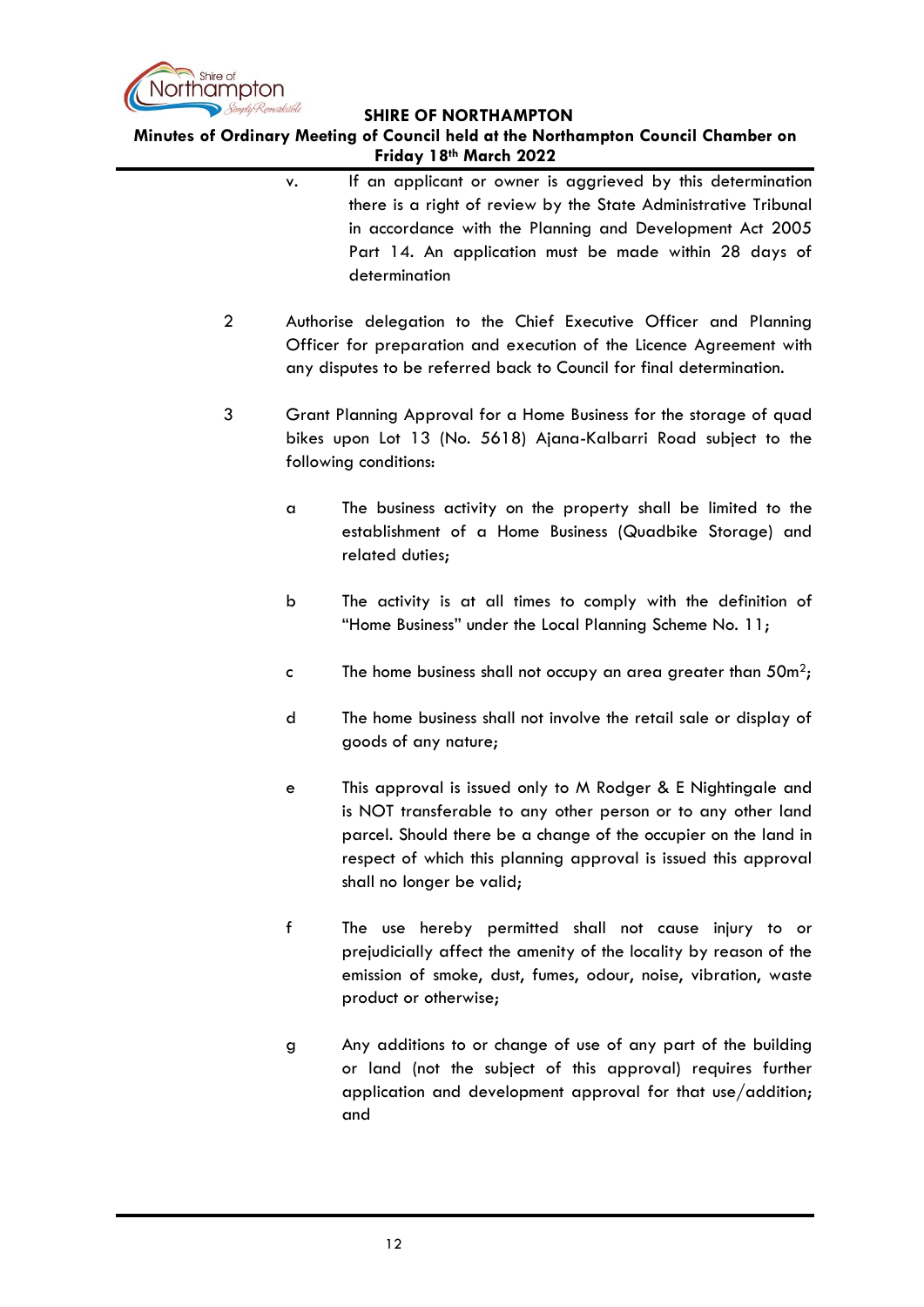

### **Minutes of Ordinary Meeting of Council held at the Northampton Council Chamber on Friday 18th March 2022**

h This Development Approval shall remain valid whilst the licence agreement with the Shire of Northampton remains current and valid, and on the expiration or in the termination of such licence agreement, this Development Approval shall cease to be valid.

#### Advice Notes:

- i. Where an approval has so lapsed, no development must be carried out without the further approval of the local government having first been sought and obtained.
- ii. If an applicant or owner is aggrieved by this determination there is a right of review by the State Administrative Tribunal in accordance with the Planning and Development Act 2005 Part 14. An application must be made within 28 days of determination

CARRIED 7/0

# <span id="page-12-0"></span>3.8.3 SUMMARY OF PLANNING INFORMATION ITEMS (ITEM 7.3.3)

Noted.

# <span id="page-12-2"></span><span id="page-12-1"></span>**3.9 FINANCE REPORT**

# 3.9.1 ACCOUNTS FOR PAYMENT (ITEM 7.4.1)

Moved Cr HORSTMAN, seconded Cr SUCKLING

That Municipal Fund Cheques 22174 to 22190 inclusive totalling \$87,154.03, Municipal EFT payments numbered EFT23189 to EFT23302 inclusive totalling \$442,444.33, Trust Fund Cheques 2684 to 2686 totalling \$461.65, Direct Debit payments numbered GJ0805 to GJ0811 inclusive totalling \$246,608.42 be passed for payment and the items therein be declared authorised expenditure.

#### CARRIED BY AN ABSOLUTE MAJORITY 7/0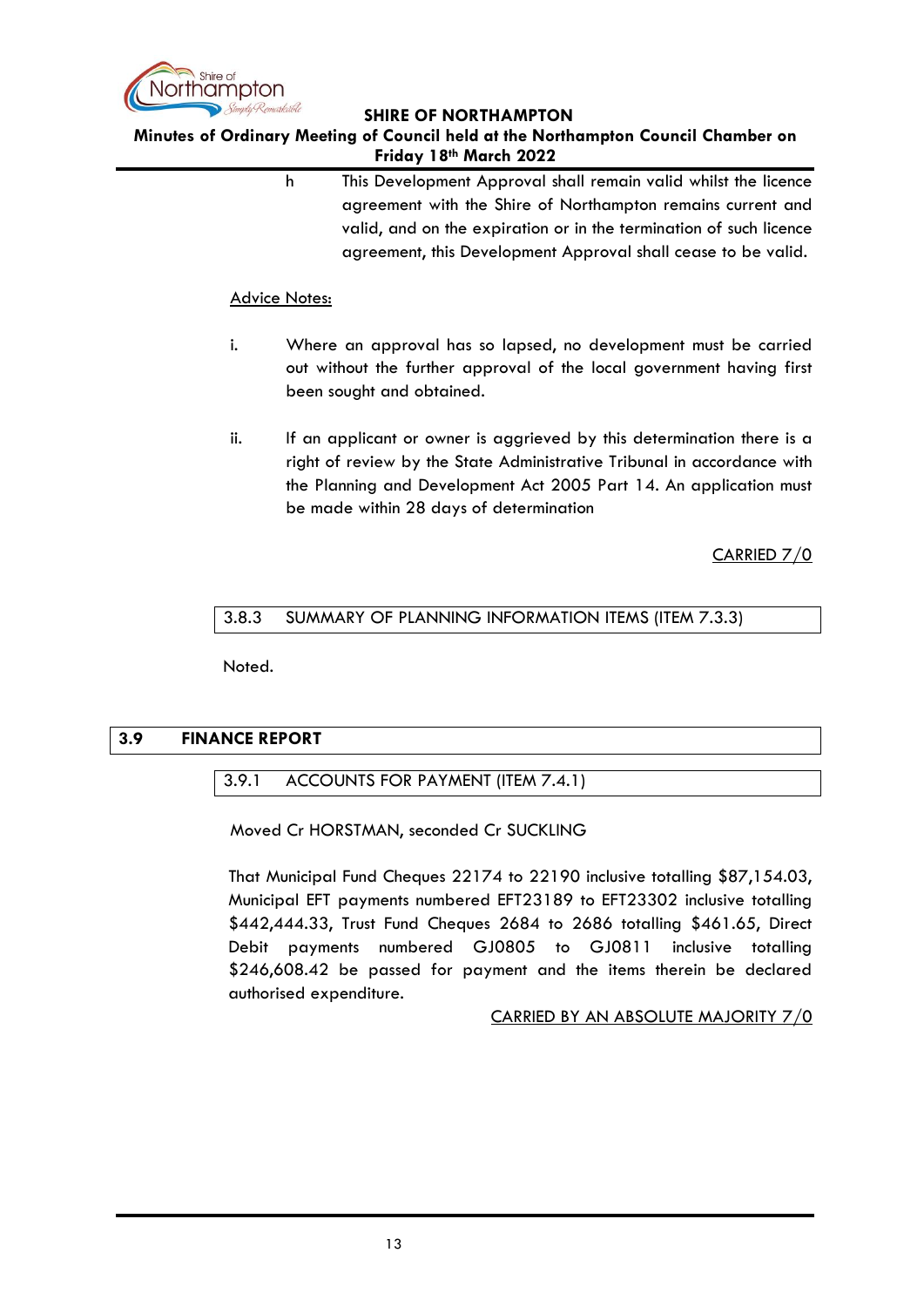

#### <span id="page-13-0"></span>**Minutes of Ordinary Meeting of Council held at the Northampton Council Chamber on Friday 18th March 2022**

3.9.2 MONTHLY FINANCIAL STATEMENTS –FEBRUARY 2022 (ITEM 7.4.2)

Moved Cr GIBB, seconded Cr STEWART

That Council adopts the Monthly Financial Report for the period ending  $28<sup>th</sup>$ February 2022.

CARRIED 7/0

#### <span id="page-13-1"></span>3.9.3 2021/2022 BUDGET REVIEW (ITEM 7.4.3)

Moved Cr STEWART, seconded Cr HAY

That Council in accordance with regulation 33A of the Local Government (Financial Management) Regulations 1996 adopt the review of the 2021/2022 Budget and note any variances or recommendations.

#### CARRIED BY AN ABSOLUTE MAJORITY 7/0

## <span id="page-13-2"></span>**3.10 ADMINISTRATION & CORPORATE REPORT**

Cr SUDLOW declared an impartiality interest in Item 7.5.1 as she is a member of the Isolated Children's Parents' Association.

#### <span id="page-13-3"></span>3.10.1 REQUEST FOR SPONSORSHIP DEFERMENT (ITEM 7.5.1)

Moved Cr PIKE seconded Cr SUCKLING

That Council defer the \$1,000 sponsorship for the Isolated Children's Parents Association state conference until 2023 and provision for this sponsorship be provided for in the 2022/23 Budget.

#### CARRIED 6/0

#### <span id="page-13-4"></span>3.10.2 RUOK TREE (ITEM 7.5.2)

Cr SUCKLING spoke against the Officer's recommendation as she felt a blue tree at Chinaman's Beach would appropriately draw attention to the suicide prevention charity and as a Kalbarri School project would encourage the younger generation to take notice of the signs of mental health struggles in friends/people.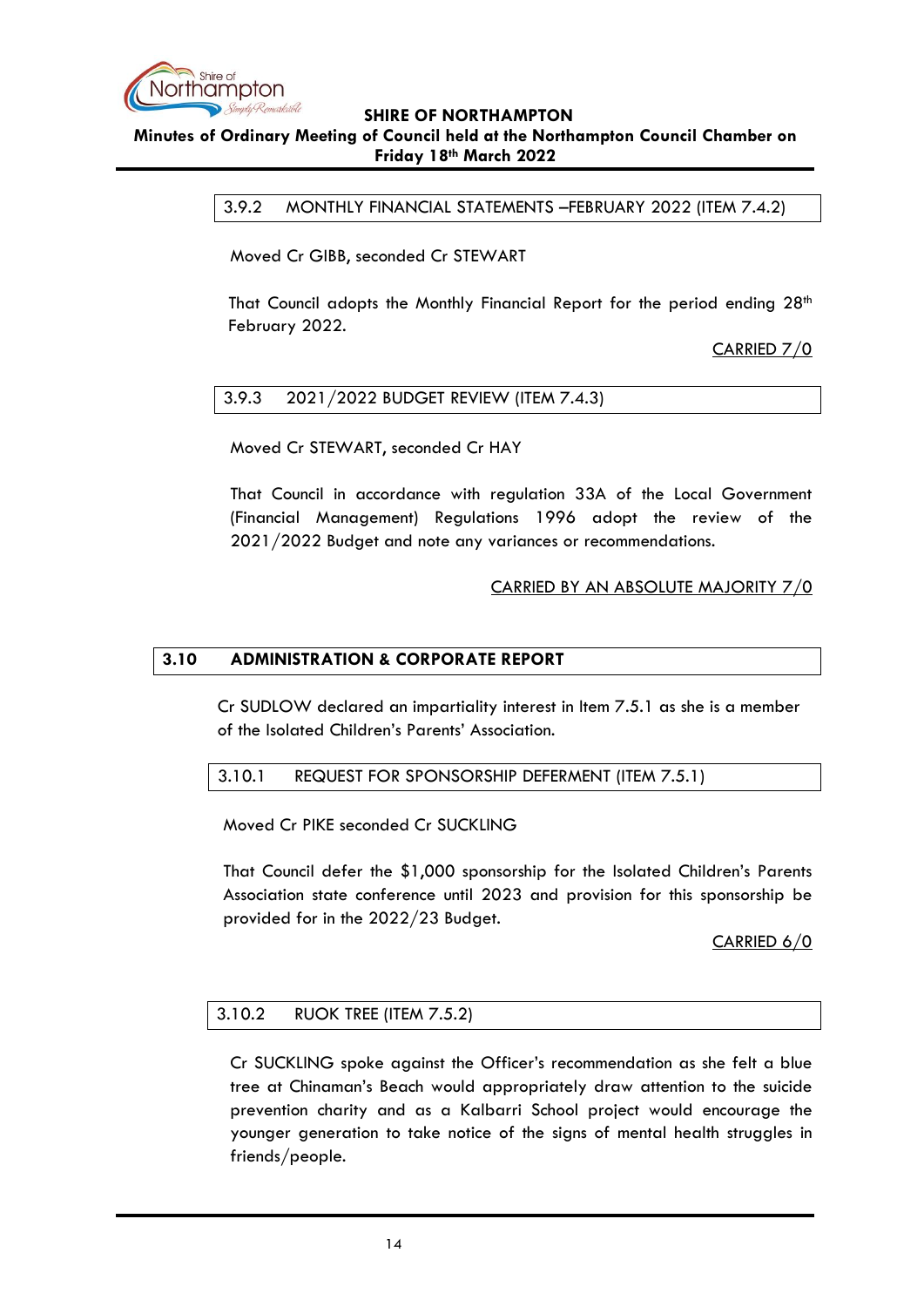

#### **SHIRE OF NORTHAMPTON Minutes of Ordinary Meeting of Council held at the Northampton Council Chamber on Friday 18th March 2022**

# Moved Cr STEWART, seconded Cr HAY

That Council not approve of a Blue painted RUOK tree on any part of the Kalbarri foreshore parkland areas and advise the proponents to submit alternative sites for further consideration by Council.

## MOTION LOST 2/5

Cr SUCKLING, Cr HORSTMAN and Cr SUDLOW wished for their names to be recorded as voting against the motion

# <span id="page-14-0"></span>3.10.3 RUOK TREE

Moved Cr SUCKLING, seconded Cr GIBB

That Council approve of a Blue painted RUOK tree as a Kalbarri School project at Chinaman's Beach on the Kalbarri foreshore as requested.

CARRIED 5/2

#### <span id="page-14-1"></span>3.10.4 KALBARRI ELECTRIC VEHICLE CHARGING UNIT (ITEM 7.5.3)

Moved Cr SUDLOW, seconded Cr GIBB

That Council acknowledges Mr Simkin's objection and advises the chosen location on the river side of the car park located southwest of the IGA car park was selected in conjunction with Synergy as placement in the Allen Centre carpark would interfere with traffic movement in that area.

CARRIED 7/0

# <span id="page-14-2"></span>3.10.4 LOT 81 KITSON CIRCUIT (ITEM 7.5.4)

Moved Cr HORSTMAN, seconded Cr HAY

That Council:

1. Approve the leasing of Lot 81 initially for a twelve-month period and at completion of that period the lot be offered for sale to John Van Maanen for the purpose of a laydown and storage area for fabrication equipment, machinery, steel supplies and workspace subject and at completion to;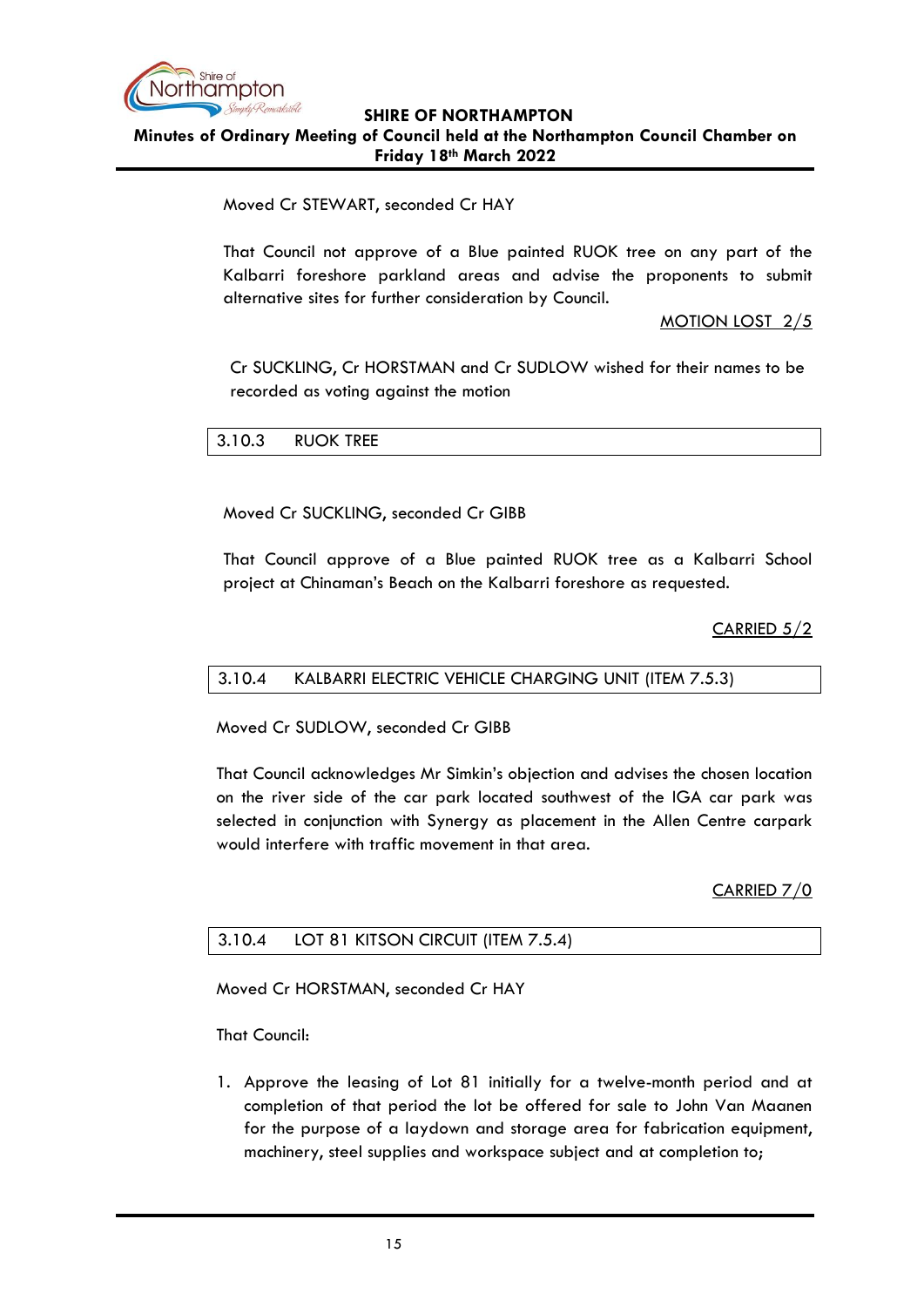

**Minutes of Ordinary Meeting of Council held at the Northampton Council Chamber on Friday 18th March 2022**

- (a) That the lessee to construct a commercial grade security fence on the boundary of Lot 81 within six months from the commencement of the lease term; and
- (b) That the lessee to construct a light industrial shed on the lot with the same material and colours as existing sheds in the area within two years from the commencement of the lease.
- 2. That Council determine that the leasing of Lot 81 has no significant benefit to any other person as the lot has been vacant for many years and no other person/s have shown an interest in either leasing or purchasing the lot and therefore determine it be exempt from advertising requirements as per Section 3.58 of the Local Government Act 1995.

CARRIED 7/0

# <span id="page-15-0"></span>3.10.5 CHILD SAFETY AND WELFARE POLICY (ITEM 7.5.5)

Moved Cr STEWART, seconded Cr SUCKLING

That Council formally adopt the Child Safety and Welfare Policy as presented follows:

# **SHIRE OF NORTHAMPTON – DRAFT CHILD SAFETY & WELFARE POLICY**

#### **OBJECTIVES**

The Shire of Northampton is committed to creating a culture and environment where the safety and welfare of children is paramount. This shall be achieved through the commitment to implementing the Western Australia Government directives and National Principles for Child Safe Organisations across its operations.

# **POLICY STATEMENT**

The Shire supports children safety and welfare in our community, and when accessing our facilities and in the care of our services. All persons undertaking work with children (PWWC) must uphold and promote the protection of children and respond appropriately where concerns are identified.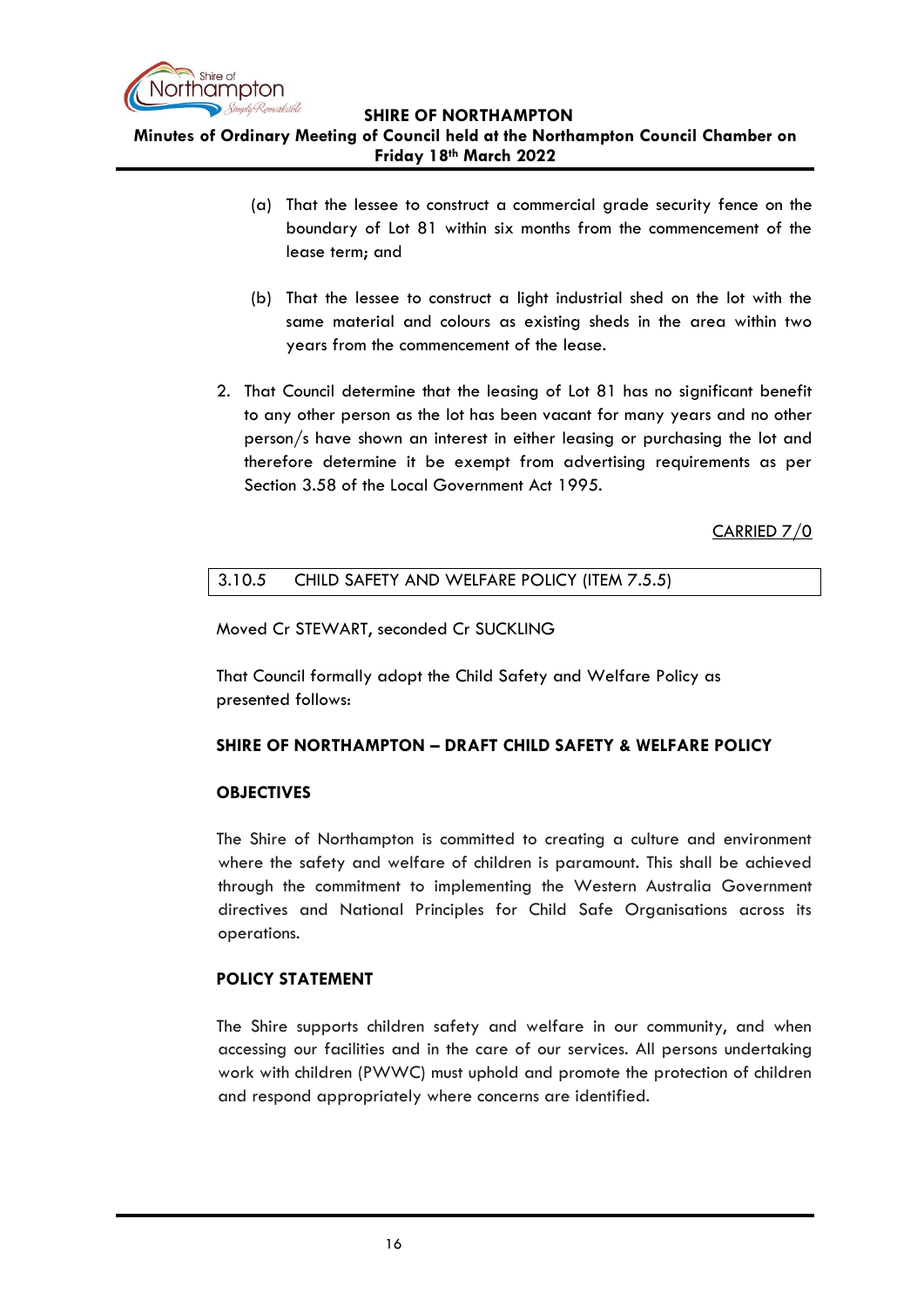

# **SHIRE OF NORTHAMPTON Minutes of Ordinary Meeting of Council held at the Northampton Council Chamber on Friday 18th March 2022**

The Shire is committed to the ongoing education of children, young people and families, staff, volunteers, contractors and key stakeholders about their rights, responsibilities and reporting processes relating to child safety and welfare.

# **POLICY DETAILS**

# **1. Build a Child Safe Culture**

All PWWC have a responsibility to support the Shire's commitment and obligation to create a child safe culture. Such a culture is critical to ensuring the welfare and safety of children under our care, as all children have a right to develop and reach their potential.

# **2. National Redress Scheme Participation**

The Shire's commitment to child safety and welfare was confirmed in May 2020 when Council resolved to participate in the National Redress Scheme. This policy expands on the Shire's established position and provides a clear public commitment to the National Principles for Child Safe Organisations.

# **3. Recognising Abuse or Neglect**

The Shire has a zero tolerance of child abuse, and shall treat all allegations seriously with a commitment to investigate allegations. The Shire shall follow the direction of Police and relevant child safety and welfare agencies in the management of its child safety and welfare responsibilities.

The Shire acknowledges that every child has the right to be heard, protected and to have their concerns managed appropriately. The Shire will use its best endeavours to seek to resolve the concerns of a child in accordance with this policy.

The Shire shall endeavour to recognise when a child within its care is exposed to any form of abuse. Appendix 3 provides definitions of the six main types of abuse which could occur or present.

# **4. Child Safety and Welfare Procedure & Code Of Conduct**

The Shire requires all PWWC to comply with this policy and the related Responding & Reporting Procedure and the Child Safety and Welfare Code of Conduct which are detailed in Appendix 1 and 2.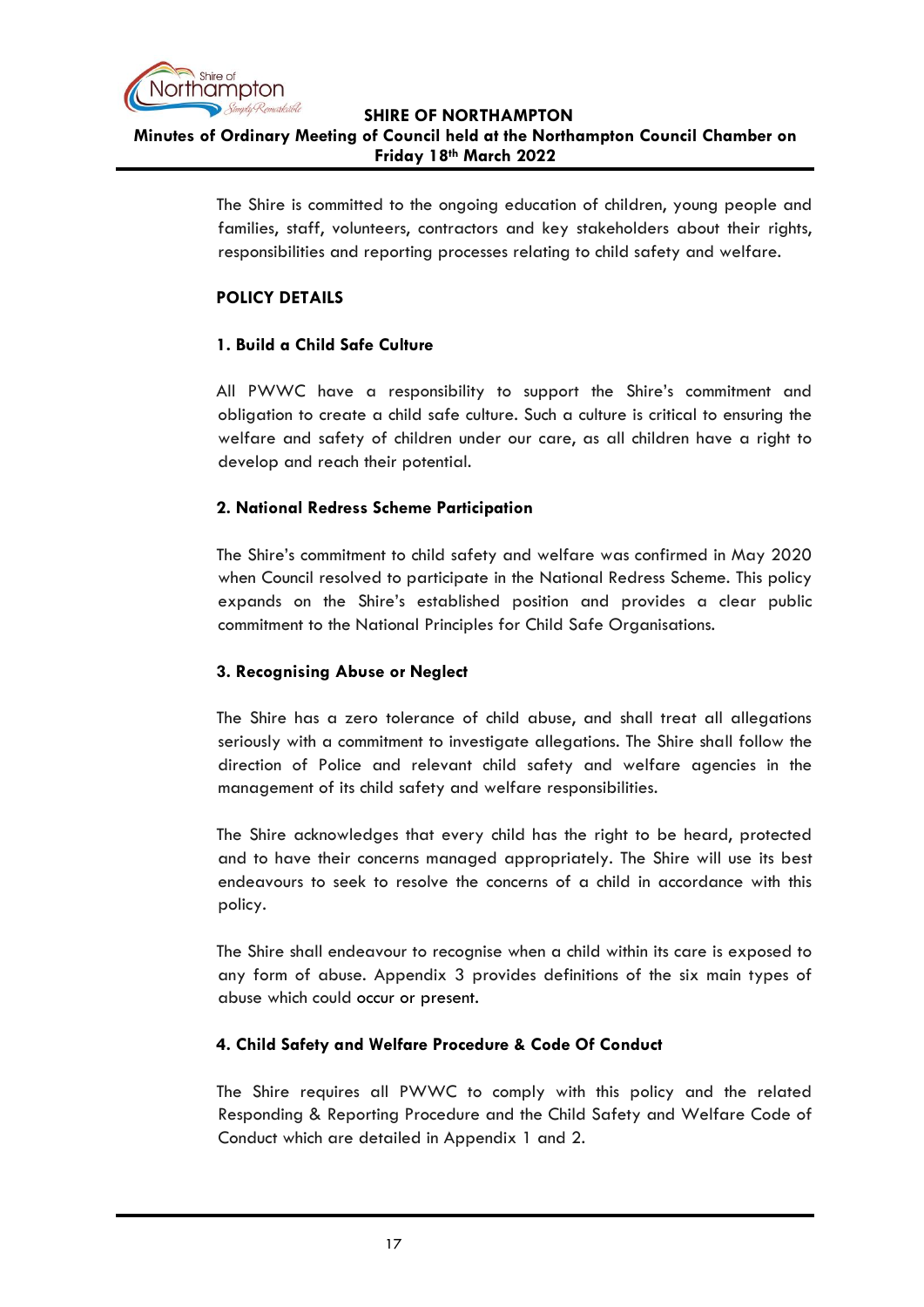

# **5. Child Safety Officers**

In delivering services to children, the Shire shall ensure the appointment or the use of existing designated employees as Child Safety Officers. This role shall be undertaken by specifically appointed officers or the manager responsible for the service.

# **6. Recruitment**

All PWWC engaged in child-related work as defined in the *Working with Children Act 2004* are required to hold a Working with Children (WWC) Card. In addition the Shire takes responsibility to assess if a person is suitable to work with children and young people in addition to a WWC Card.

For positions that involve engagement with children, recruitment is based on selection criteria which clearly demonstrate the commitment to child safety and wellbeing to ensure the most appropriate PWWC is employed.

# **7. Training & Supervision**

The Shire is committed to ensure that PWWC have access to training to develop and maintain an understanding of child safety and wellbeing. In addition to position specific training requirements, training will be available to all PWWC which shall include how to identify, assess, and minimise risks of child abuse and to detect potential indicators of child abuse.

# **8. Confidentiality**

The Shire shall ensure that all information or details relating to children is maintained in strict confidence. Any and all personal information collected by the Shire in providing services for children shall be restricted to only PWWC with responsibility for the services in compliance with this policy and its associated procedure and code of conduct.

# **CONSEQUENCES**

This policy represents the expected standards of the Shire. Deviations from the standards outlines shall invoke disciplinary action to be taken.

# **KEY TERM DEFINITION**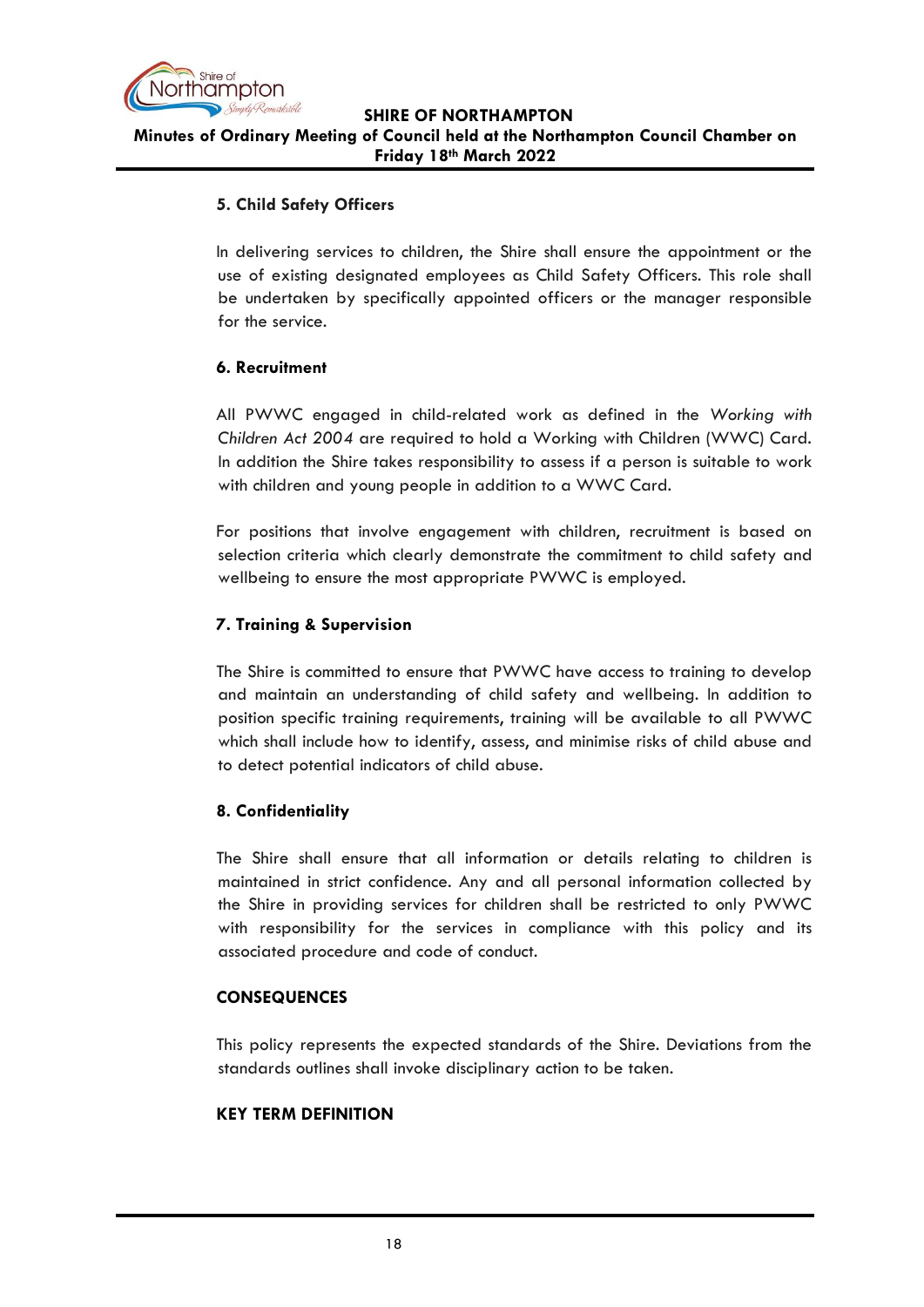

# **Minutes of Ordinary Meeting of Council held at the Northampton Council Chamber on Friday 18th March 2022**

**Child (and or Children)** in accordance with the section 3 of the *Children and Community Services Act (2004)* defines a Child as a person who is under 18 years of age. In addition reference to **young persons** is read to include any person below the age of 18 years of age.

**Persons Working with Children (PWWC)** relates to all persons undertaking child-related works. This includes but is not limited to the following, Shire staff, volunteers, and students, persons undertaking work experience, contractors, and partnered organisations who are responsible for the provision of children's activities or programs.

# **ROLES AND RESPONSIBILITIES**

**The Council** are responsible for providing leadership for the good governance of Council by acting as a responsible partner in fostering and developing an organisational culture that has zero tolerance for child abuse. Council will advocate in the best interests of children to create and sustain a community in which children are safe and protected from abuse.

**The Chief Executive Officer and Designated Senior Staff** are responsible for driving the culture of zero tolerance for child abuse and ensuring that the organisation has effective controls in place for child safety and welfare. This will be achieved by ensuring:

- The Shire has in place and implements robust child safety and welfare procedures that protect children from child abuse.
- Suspected or alleged instances of child abuse are reported and fully investigated.
- Support is provided to managers, staff, volunteers and contractors in undertaking their child safety and welfare responsibilities.

**Managers, Facility Managers and Child Safety Officers** shall ensure this policy and associated procedures are followed and implemented by:

- Acting as the first point of contact for receiving reports of child safety concerns or allegations of abuse within Council.
- Supporting the notification of child safety concerns or allegations to relevant authorities (Police or Child safety and welfare agencies).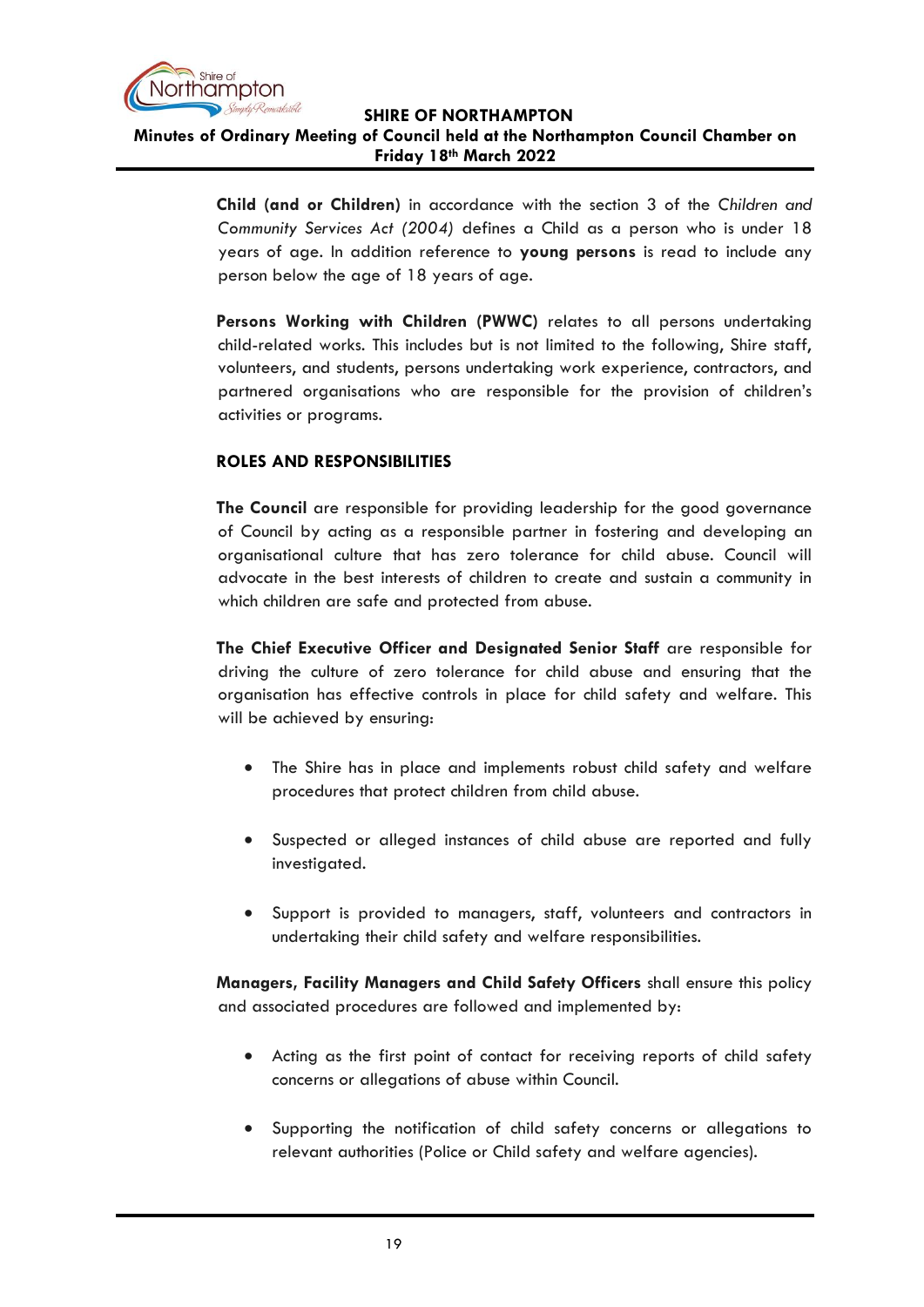

**Minutes of Ordinary Meeting of Council held at the Northampton Council Chamber on Friday 18th March 2022**

- Assisting alleged victims and their families to access counselling and support services.
- Providing support to affected staff.

**All staff, volunteers and contractors** must familiarise themselves with the relevant laws, the Code of Conduct, and policy and procedures in relation to child safety and welfare, and comply with all requirements, including:

- Participation in staff induction and refresher training.
- Report any suspicion or reasonable belief that a child's safety may be at risk to a designated Child safety and welfare officer.
- Provide an environment that is supportive of all children's emotional and physical safety.

# **APPENDIX 1**

# **CHILD SAFETY AND WELFARE CODE OF CONDUCT**

The Child Safety and Welfare Code of Conduct (the Code) lists behaviours that are acceptable and those that are unacceptable. It provides a high-level statement of professional boundaries, ethical behaviour and acceptable and unacceptable relationships. Above all, a Code helps to protect children from harm.

The Code serves to protect all children and young people (any person under 18 years of age), reduce any opportunities for abuse or neglect to occur, and promote child safety & wellbeing within the Shire. It provides guidance on how to best support children and young people and how to avoid or better manage difficult situations. Where a Persons Working with Children (PWWC) breaches the Code, the Shire may take disciplinary action, including in the case of serious breaches, dismissal and external reporting.

This Code applies to all Shire staff (including contract and temporary), committee members, contractors and sub-contractors, interns, volunteers or any other person or bodies associated with the Shire or any of its staff that engage with children and young people. The Shire acknowledges that protecting children and young people's safety & wellbeing is everyone's business.

The Code is made available to all PWWC, families and participants via the Shire's website.

All PWWC are expected to act in accordance with this Code in their physical and online interactions with children and young people.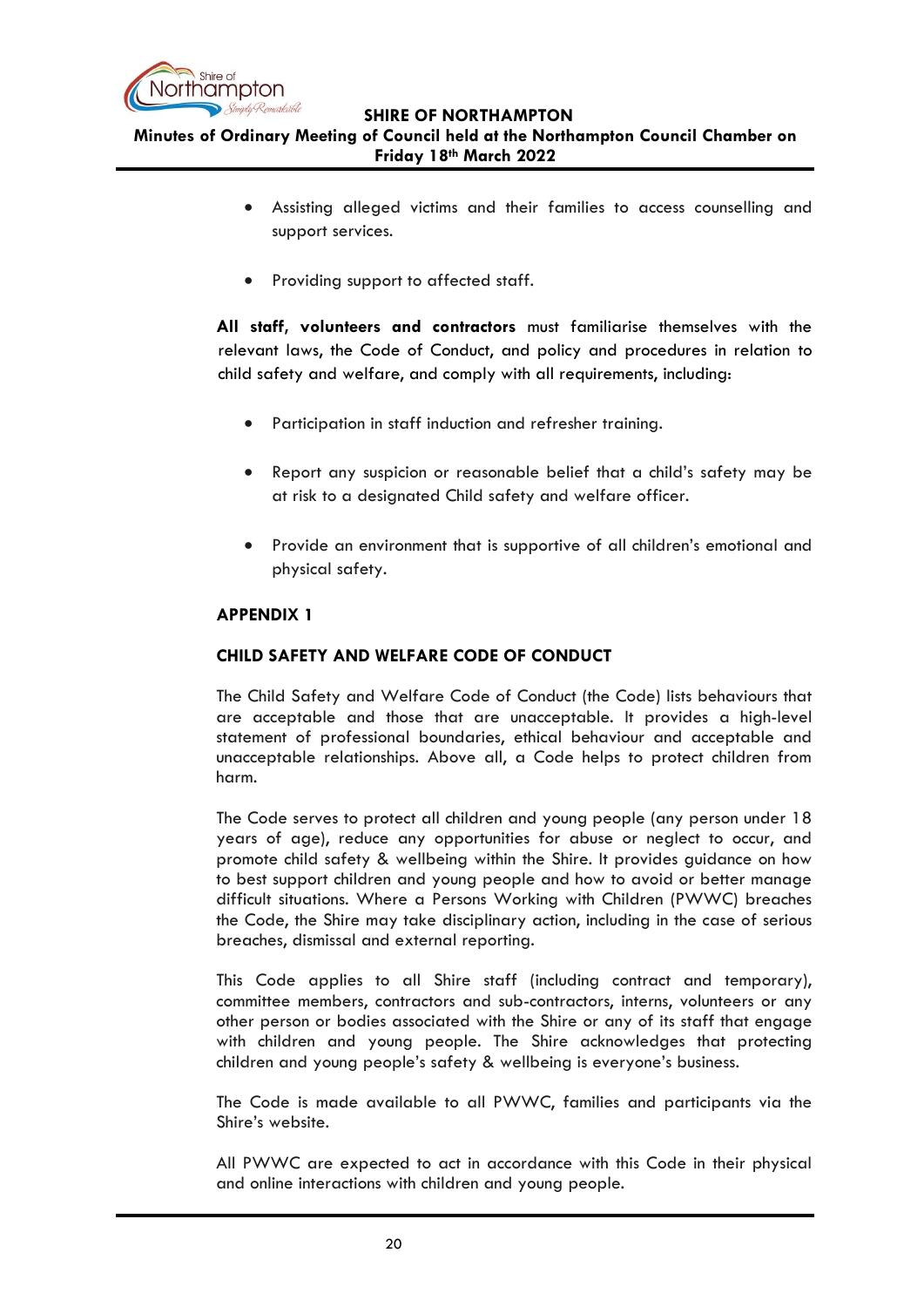

**Minutes of Ordinary Meeting of Council held at the Northampton Council Chamber on Friday 18th March 2022**

## **ALL PWWC SHALL**

- Act in accordance with child safety and welfare policy and procedures at all times.
- Behave respectfully, courteously and ethically towards children and young people, their families and towards other staff and volunteers.
- Listen and respond to the views and concerns of children and young people, particularly if they communicate (verbally or non-verbally) that they do not feel safe or well.
- Promote the human rights, safety and wellbeing of all children in the Shire.
- Demonstrate appropriate personal and professional boundaries.
- Respect the cultural and religious practices, individual capability and gender identity/ sexuality of children, young people and families, and understand and respond to any identified special needs.
- Create an environment that promotes and enables children and young people's participation, is welcoming, culturally safe and inclusive for all and their families.
- Involve children and young people in making decisions about activities, policies and procedures that concern them wherever possible.
- Contribute, where appropriate, to Shire policies, discussions, learning and reviews about child safety and wellbeing.
- Identify and mitigate risks to children and young people's safety and wellbeing as required by Shire risk assessment and management policy and/or procedures.
- Respond to any concerns of a child or young person's harm or abuse promptly and in line with Shire policy and procedure for receiving and responding to concerns.
- Report all suspected or disclosed child or young person's abuse or neglect as required by *Children and Community Services Act 2004.*
- Handle all personal information in accordance with Shire's privacy responsibilities.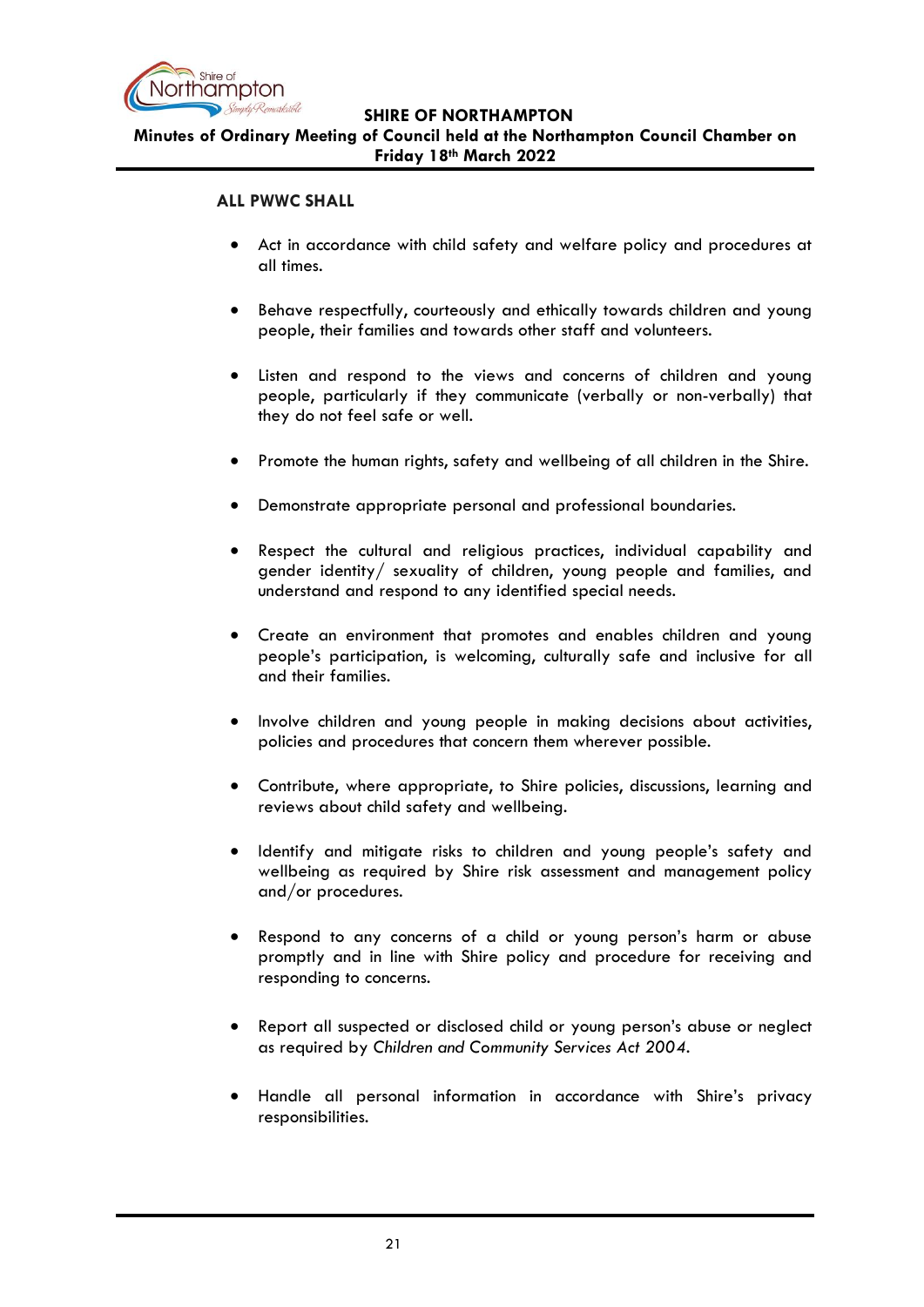

**Minutes of Ordinary Meeting of Council held at the Northampton Council Chamber on Friday 18th March 2022**

## **ALL PWWC ARE PROHIBITED FROM**

- Engaging in any unlawful activity with or in relation to a child.
- Engaging in any activity that is likely to physically, sexually or emotionally harm a child.
- Engage in any form of sexual relationship with a child or young person.
- Unlawfully discriminate against anyone on the basis of gender identity, culture, race, religion or disability.
- Be alone with a child unnecessarily.
- Travel, or be accommodated, alone with a child or young person before, during or after a Shire program, excursion or camp. Where approved transport is undertaken, a minimum of two adults must be present.
- In the event that a child or young person presents at a Shire staffed facility and there is only a single PWWC in attendance. The PWWC is to immediately report to their line manager the presentation of an unplanned child's or young person attendance. The PWWC in the provision of support to the child or young person must comply with their line managers directions.
- Instigate personal contact, including online contact, with children and young people they are working with for a purpose unrelated to Shire activities.
- Disclose personal or sensitive information about a child, including images of a child, unless the child and their parent or legal guardian consent or unless they are required to do so by Shire policy and procedure on reporting.
- Use inappropriate language in the presence of children or show or provide children with access to inappropriate images or material.
- Ignore or disregard any suspected or disclosed child abuse or neglect.
- Report to work under the influence of or in possession of alcohol or illegal substances.
- Take photos or videos of children on personal cameras or mobile phones/devices. All photos must be authorised and be taken on Shire supplied devices.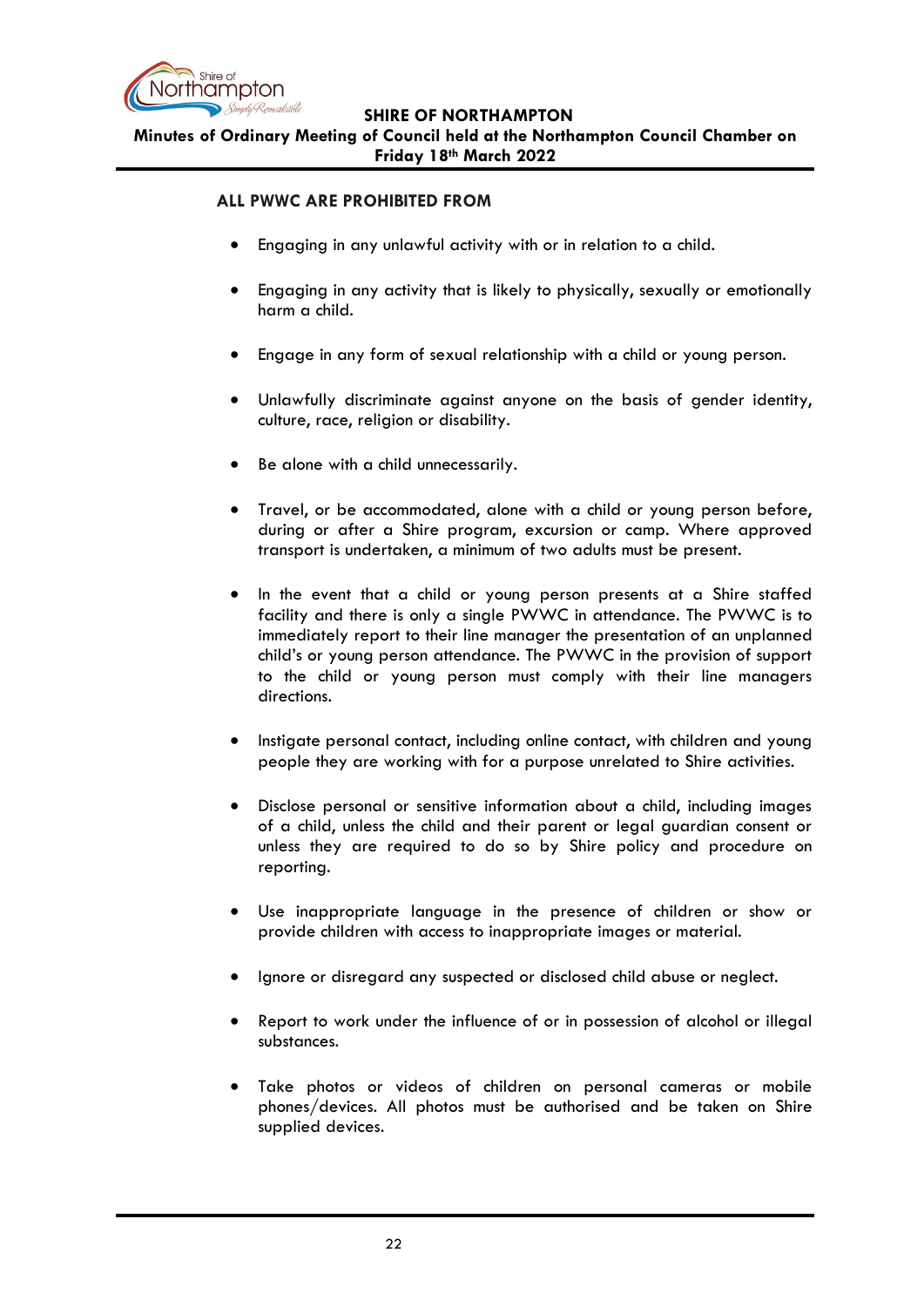

**Minutes of Ordinary Meeting of Council held at the Northampton Council Chamber on Friday 18th March 2022**

- Use personal social media platforms such as Facebook, Instagram, Snapchat etc. to contact or converse with children engaged in Shire programs. Appropriate contact with children for the purpose of delivery of Shire programs must be limited to official Shire accounts/platforms only.
- Give personal gifts to children unless under the banner of a gift from Shire (e.g. gifts from the Shire to each child at Christmas).

# **APPENDIX 2**

# **RESPONDING AND REPORTING PROCEDURE**

All Persons Working with Children **(**PWWC) are required to identify, report and respond immediately (or where reasonably practicable no later than before ending work on that day) any concerns, suspicions or allegations of child abuse.

Where a child safety concern may result from:

- a disclosure from the child or young person,
- a disclosure from a parent or carer,
- disclosure from another child,
- physical or behavioural indicators of abuse, and
- staff and/ or volunteer involvement in the community external to their professional role with Shire.

# **IF A CHILD OR YOUNG PERSON IS AT RISK OF HARM OR IN IMMEDIATE DANGER, YOU MUST REPORT THE SITUATION DIRECTLY TO WA POLICE ON 000.**

In the event an allegation of abuse is made against any Shire related PWWC it may potentially constitute a serious breach of the Child safety and welfare policy, this procedure, the Child Safety and Welfare Code of Conduct, and child safety and welfare legislation.

Breaches if substantiated include, but are not limited to:

• sexually assaulted a child or young person who is involved in a Shire program or activity,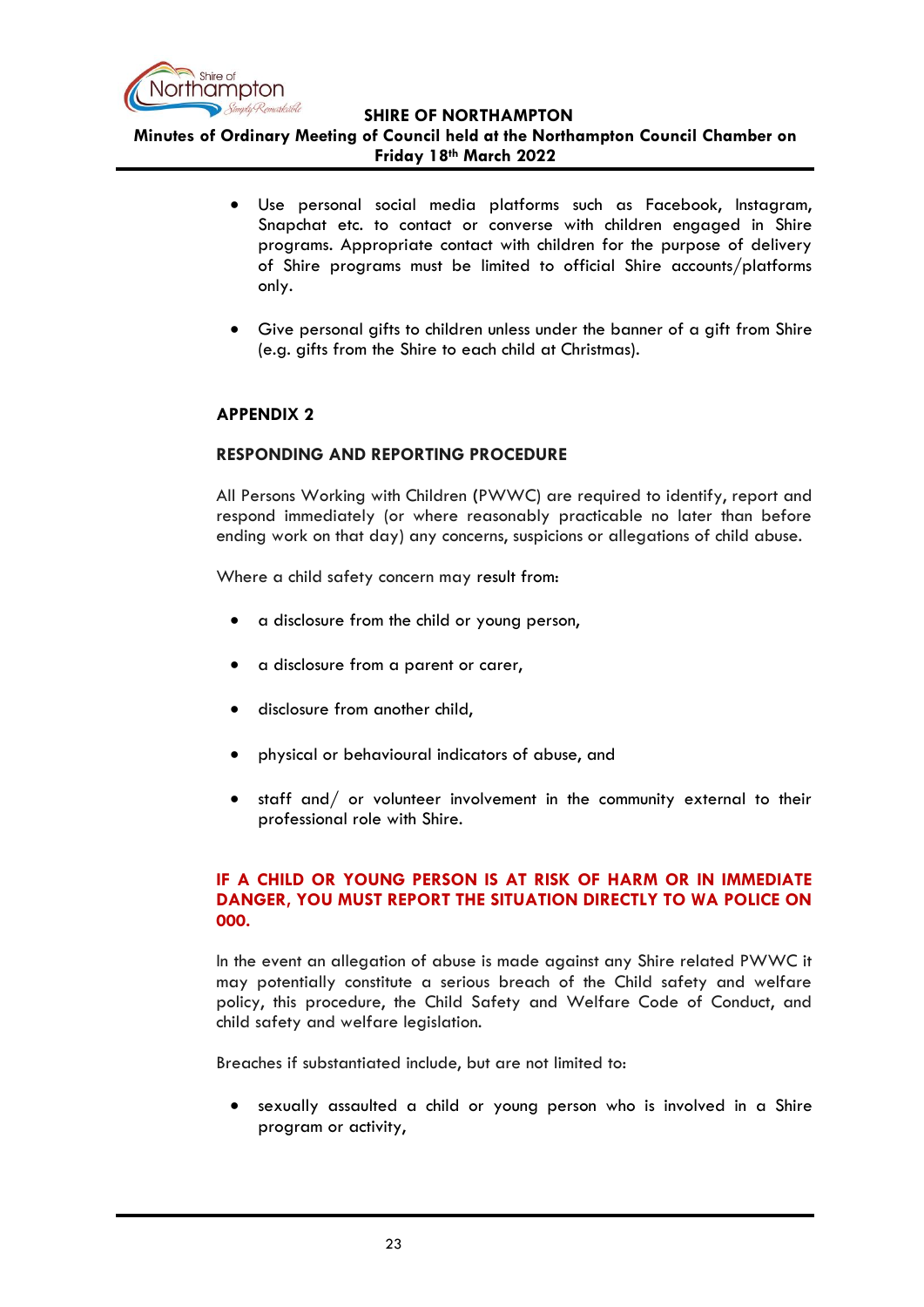

**Minutes of Ordinary Meeting of Council held at the Northampton Council Chamber on Friday 18th March 2022**

- physically assaulted a child or young person who is involved in a Shire program or activity,
- verbal abuse, denigrate or bully a child or young person who is involved in a Shire program or activity,
- sexually harass a child or young person who is involved in a Shire program or activity,
- take, reproduce and/or distribute photos of a child or young person without the consent of their parents/ guardians,
- publish any material containing images of children or young people who are involved in a Shire program or activity that can be used for the sexual gratification of others,
- groom or otherwise interfere with the physical or mental wellbeing of a child or young person.

In accordance with the Child Safety and Welfare Policy this Procedure and the Child Safety and Welfare Code of Conduct, all PWWC or any other party who has identified an issue must immediately report any suspected or alleged incident of abuse as per the procedure below.

# **STEP 1 – REPORT**

If an allegation is made against any PWWC, it must be reported to the CEO.

If the allegation is made against the CEO, the allegation is to be reported to the Shire President.

If an allegation is made by an external stakeholder or partnered organisation, the allegation is to be provided in writing to the CEO who is to investigate the allegation.

If an allegation is made against a third party or where suspected abuse is identified but is unrelated to a Shire activity the Shire shall report the matter to the Department of Child Protection and Family Support.

# **STEP 2 - RECORD**

A written record of observations and/ or any statements (correspondence) disclosed by a child or young person or other person should be factual and detail information such as:

- details about the child/ young person,
- details of those involved e.g. person who made the allegation,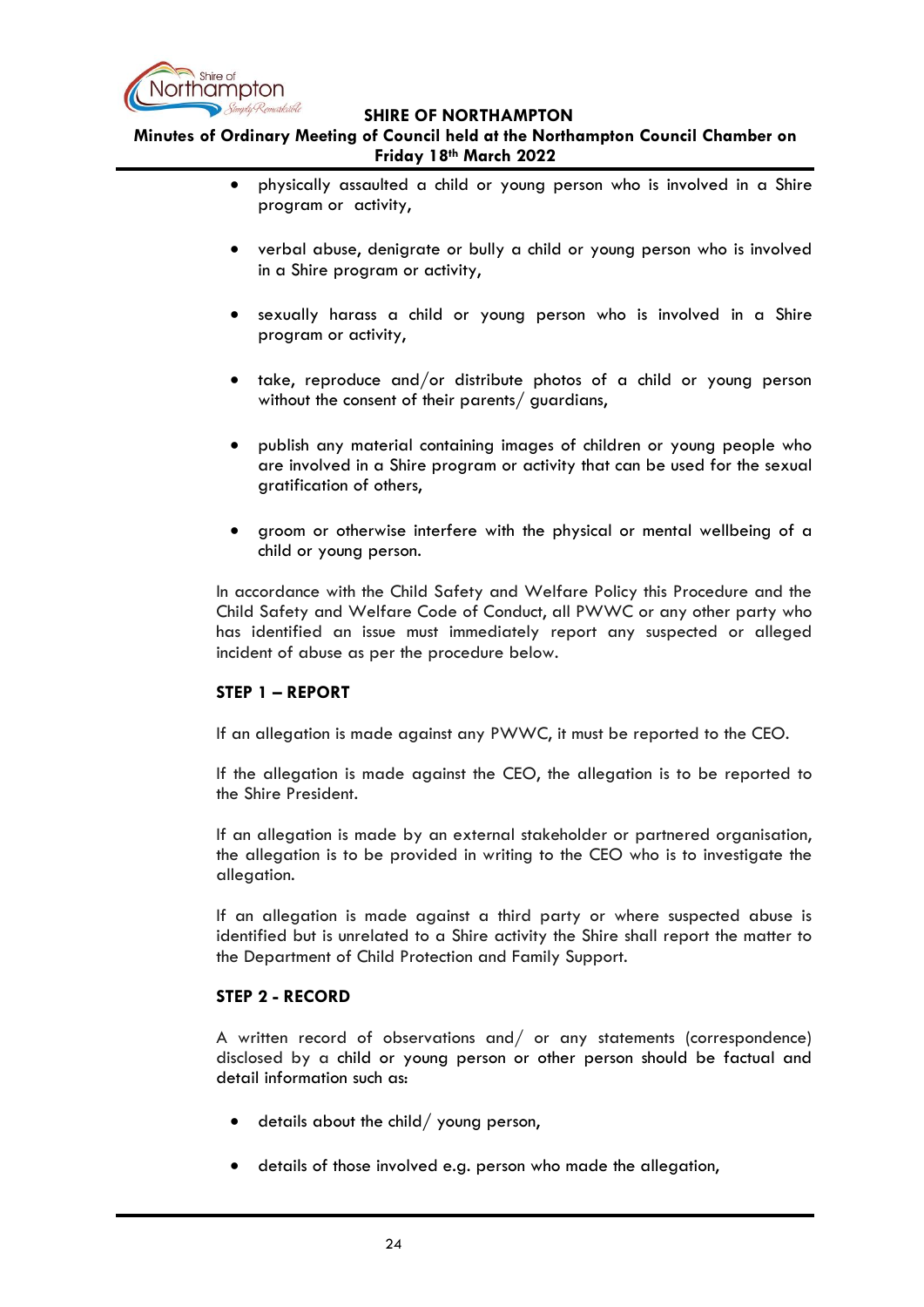

# **Minutes of Ordinary Meeting of Council held at the Northampton Council Chamber on Friday 18th March 2022**

- objective information about what was seen, what was said, and what has happened,
- $\bullet$  the immediate risk to the child/ young person,
- whether or not the child/ young person has support, and
- what may need to happen to make the child safe.

This information should then be recorded or where reasonably practicable no later than before ending a shift, and must be treated as highly confidential. General discussions about the matter should not occur. This information could be required at a later stage should legal action arise.

All written record observations and/ or any statements (correspondence) recorded and/or received should only be used to assist in developing a comprehensive report detailing the chronology of events, with a copy of all correspondence to be recorded on Council records.

All documentation used during this reporting process will be filed and stored in a confidential manner. This documentation is not to be given to any other party unless specified by the *Children and Community Services Act 2004*.

## **STEP 3 – ASSESS**

The CEO or their delegate will be required to immediately stand down any PWWC from all programs and activities involving the direct supervision of, and/ or direct contact with children and young people until further notice.

Where the PWWC is employed by the Shire, the CEO will assess all evidence obtained and conduct relevant interviews to collect statements from all those involved. Where the PWWC is employed by a third party organisation, the CEO will engage with that organisation.

The CEO must determine if the allegation is to be reported to the Department of Child Protection and Family Support within 24 hours (or where reasonably practicable).

If the CEO decides not to report the allegation to Department of Child Protection and Family Support and/ or the WA Police, the person who raised the allegation should be given a clear written statement of the reason/s why no further action will be taken. Should the person who raised the allegation still remain concerned about the situation, they are free to consult with or report to the Department of Child Protection and Family Support.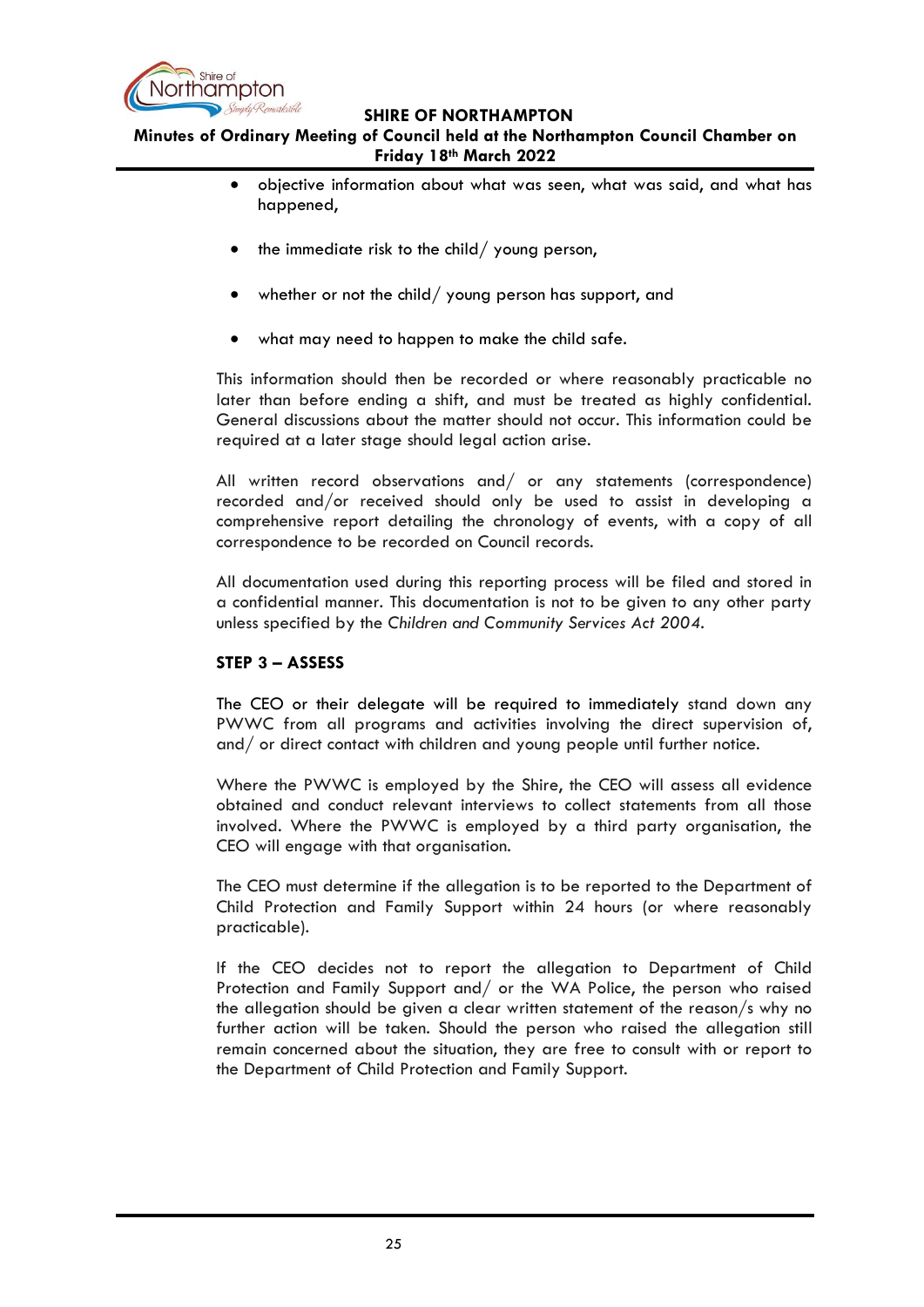

# **SHIRE OF NORTHAMPTON Minutes of Ordinary Meeting of Council held at the Northampton Council Chamber on Friday 18th March 2022**

# **STEP 4 – REPORT**

If the CEO determines the alleged incident must be reported to the Department of Child Protection and Family Support, it should be reported within 24 hours (or where reasonably practicable). A written report is to be provided using the Child safety and welfare Concern Referral form found online (Department of Child Protection– Reporting your Concern webpage) to the best of their knowledge.

The Department of Child Protection and Family Support will decide what response would be in the best interest of the parties involved. Parents/guardians are not to be informed of any reports made to the Department of Child Protection and Family Support and/or WA Police unless the agencies have instructed to do so.

#### **APPENDIX 3**

# **DEFINITIONS OF ABUSE**

A child can suffer from one or more of these. Abuse can happen within a family or through a person outside the immediate family. Each type of abuse has a range of indicators, although just one indicator on its own may not suggest abuse. **Definitions of Abuse** 

| <b>Physical Abuse</b>      | Physical abuse is when a child or young person is<br>deliberately hurt, or is at serious risk of being<br>physically hurt, by their parents or carers. This<br>include punching, kicking, shaking<br>can<br>- or<br>throwing, scalding/burning, strangling or leaving<br>a child alone in a car. It can also be from<br>excessive physical discipline, or by being given<br>drugs including alcohol. These injuries are not<br>treated as accidental. |
|----------------------------|-------------------------------------------------------------------------------------------------------------------------------------------------------------------------------------------------------------------------------------------------------------------------------------------------------------------------------------------------------------------------------------------------------------------------------------------------------|
| <b>Sexual Abuse</b>        | Sexual abuse is children and young people being<br>exposed to inappropriate sexual activity. This<br>involved in sexual<br>includes<br>being<br>acts<br>(masturbation, fondling, oral sex or penetrative<br>sex); or witnessing sexual activity, either directly<br>or through pornography.                                                                                                                                                           |
| <b>Emotional Abuse</b>     | Emotional abuse is being treated in ways that<br>damages a child or young person's ability to feel<br>and express a range of emotions. This can be<br>caused by behaviours that occur over time, such<br>as verbal abuse and teasing, rejection, physical<br>or social isolation, threats and bullying.                                                                                                                                               |
| <b>Psychological Abuse</b> | Psychological abuse is being treated in ways that<br>damages a child or young person's self-esteem,                                                                                                                                                                                                                                                                                                                                                   |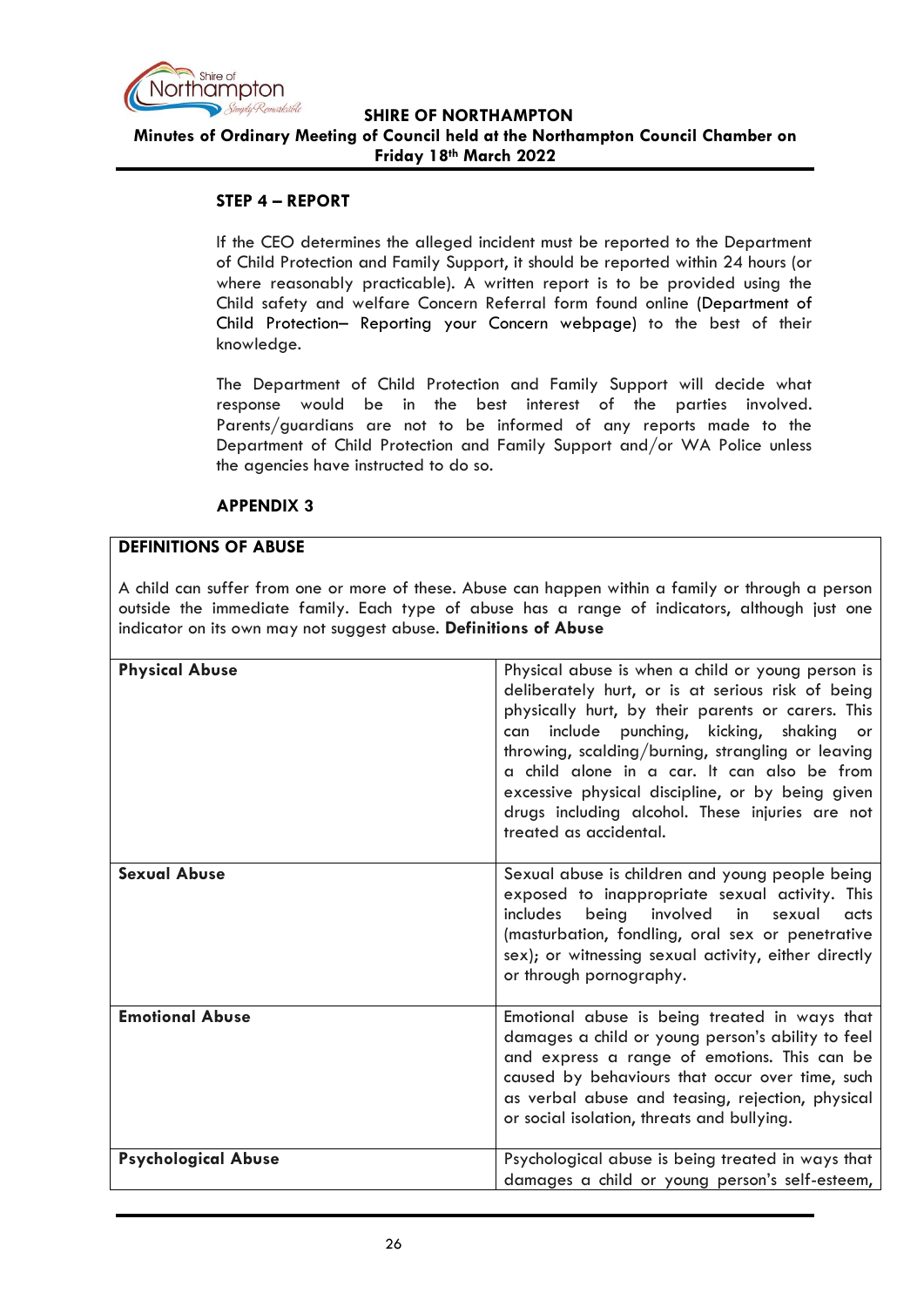

#### **Minutes of Ordinary Meeting of Council held at the Northampton Council Chamber on Friday 18th March 2022**

|                                    | development<br>personal<br>and<br>moral<br>and<br>intelligence. This can be caused by behaviours<br>that occur over time, for example, belittling,<br>threatening, isolating and causing the child to feel<br>worthless.                                                                                                                                                                                                                                                                                                                                                                                                                                                                                                                 |
|------------------------------------|------------------------------------------------------------------------------------------------------------------------------------------------------------------------------------------------------------------------------------------------------------------------------------------------------------------------------------------------------------------------------------------------------------------------------------------------------------------------------------------------------------------------------------------------------------------------------------------------------------------------------------------------------------------------------------------------------------------------------------------|
| <b>Neglect</b>                     | Neglect is not providing enough care or<br>supervision so that the child or young person is<br>injured, or their development is damaged. It<br>includes lack of food, shelter, affection,<br>supervision, untreated medical problems and<br>abandonment.                                                                                                                                                                                                                                                                                                                                                                                                                                                                                 |
| <b>Family &amp; Domestic Abuse</b> | Family and domestic violence is strongly<br>associated with child abuse and neglect. It is<br>more likely that a child's basic needs will not be<br>met in a family where there is domestic violence.<br>Witnessing violence between parents, or being<br>involved in a violent act, can seriously affect the<br>emotional health of children and young people. It<br>can affect self-image, response to other people,<br>and the ability to form healthy relationships.<br>These children and young people don't feel safe                                                                                                                                                                                                              |
|                                    | and secure. They believe that violence is a<br>solution to problems and may develop signs of<br>posttraumatic<br>disorder. Family<br>stress<br>and<br>domestic violence is seen as child abuse when it<br>clearly affects the child or young person's<br>physical,<br>emotional<br>and<br>psychological<br>development.                                                                                                                                                                                                                                                                                                                                                                                                                  |
| Cyber/online abuse                 | Cyber/online abuse is a type of abuse that<br>happens on the internet. It can happen across any<br>device that's connected to the web, like<br>computers, tablets and mobile phones and it can<br>happen anywhere online, including: social media,<br>text messages and messaging apps, emails,<br>online chats, online gaming, live-streaming sites.<br>Cyber/online abuse can take different forms,<br>such as cyber bullying, online grooming, online<br>sexual abuse, and child sexual exploitation.<br>Children can be at risk of online abuse from<br>people they know or from strangers. It might be<br>part of other abuse which is taking place offline,<br>like bullying or grooming or the abuse might only<br>happen online. |

CARRIED 7/0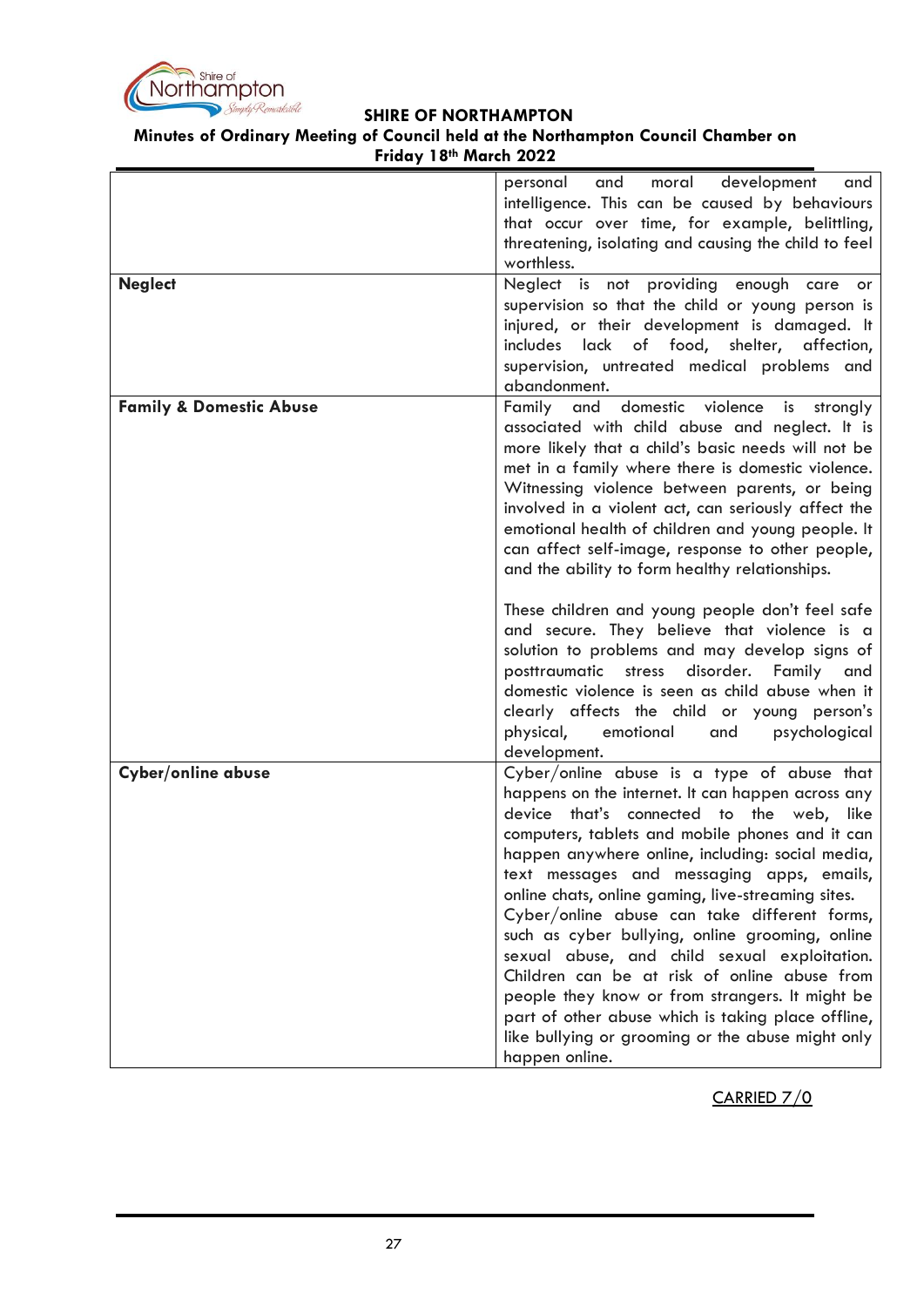

**Minutes of Ordinary Meeting of Council held at the Northampton Council Chamber on Friday 18th March 2022**

# <span id="page-27-0"></span>**3.11 PRESIDENT'S REPORT**

Since the last Council meeting Cr SUDLOW reported on her attendance at:

| 22/02/2022 Pro-Choice Zoom meeting with WALGA CEO, Nick Sloan                          |
|----------------------------------------------------------------------------------------|
| 23/02/2022 Local Recovery Workshop, Northampton Community Centre                       |
| 26/02/2022 Farewell Dinner Anthony Farrell (Former Chapman Valley Shire President) and |
| Maurice Battilana (Former Chapman Valley CEO), Geraldton                               |
| 09/03/2022 Farewell Dinner Sandi Stock-Sanden (Former Councillor Shire of              |
| Northampton), Horrocks Community Centre                                                |
| 10/03/2022 Coastal Sub-Group meeting of Regional Roads Group, Geraldton                |
| 10/03/2022 Hon. Stephen Dawson MLC, Minister for Emergency Services, Melissa Pexton    |
| (WA State Recovery Controller) and Darren Klemm (Commissioner DFES)                    |
| 11/03/2022 Ricky Sah, Liberty Fuel Station, Northampton                                |
| 14/03/2022 Teams meeting Phaeton Energy, Mark Imrie, Brett Endersby and Ron Forlee     |
| 17/03/2022 Zoom meeting Midwest Covid update                                           |

# <span id="page-27-1"></span>**3.12 DEPUTY PRESIDENT'S REPORT**

Since the last Council meeting Cr HORSTMAN reported on his attendance at:

| 23/02/2022 Local Recovery Workshop, Northampton Community Centre                    |
|-------------------------------------------------------------------------------------|
| 23/02/2022 Operational Area Support Group Meeting (Midwest)                         |
| 03/03/200 Operational Area Support Group Meeting (Midwest)                          |
| 09/03/2022 Farewell Dinner Sandi Stock-Sanden (Former Councillor Shire of           |
| Northampton), Horrocks Community Centre                                             |
| 10/03/2022 Coastal Sub-Group meeting of Regional Roads Group, Geraldton             |
| 10/03/2022 Hon. Stephen Dawson MLC, Minister for Emergency Services, Melissa Pexton |
| (WA State Recovery Controller) and Darren Klemm (Commissioner DFES)                 |
| 14/03/2022 Northampton Community Centre Committee Meeting, Northampton              |
| 14/03/2022 Teams meeting Phaeton Energy, Mark Imrie, Brett Endersby and Ron Forlee  |
| $11 (00 (0000001) - 01 111 - 01 1011)$                                              |

11/03/2022 Ricky Sah, Liberty Fuel Station, Northampton

# <span id="page-27-3"></span><span id="page-27-2"></span>**3.13 COUNCILLORS' REPORTS**

#### 3.13.1 CR PIKE

Since the last Council meeting Cr PIKE reported on his attendance at:

| 21/02/2022 | Kalbarri Visitor Association meeting, Kalbarri        |
|------------|-------------------------------------------------------|
| 23/02/2022 | Local Recovery Workshop, Northampton Community Centre |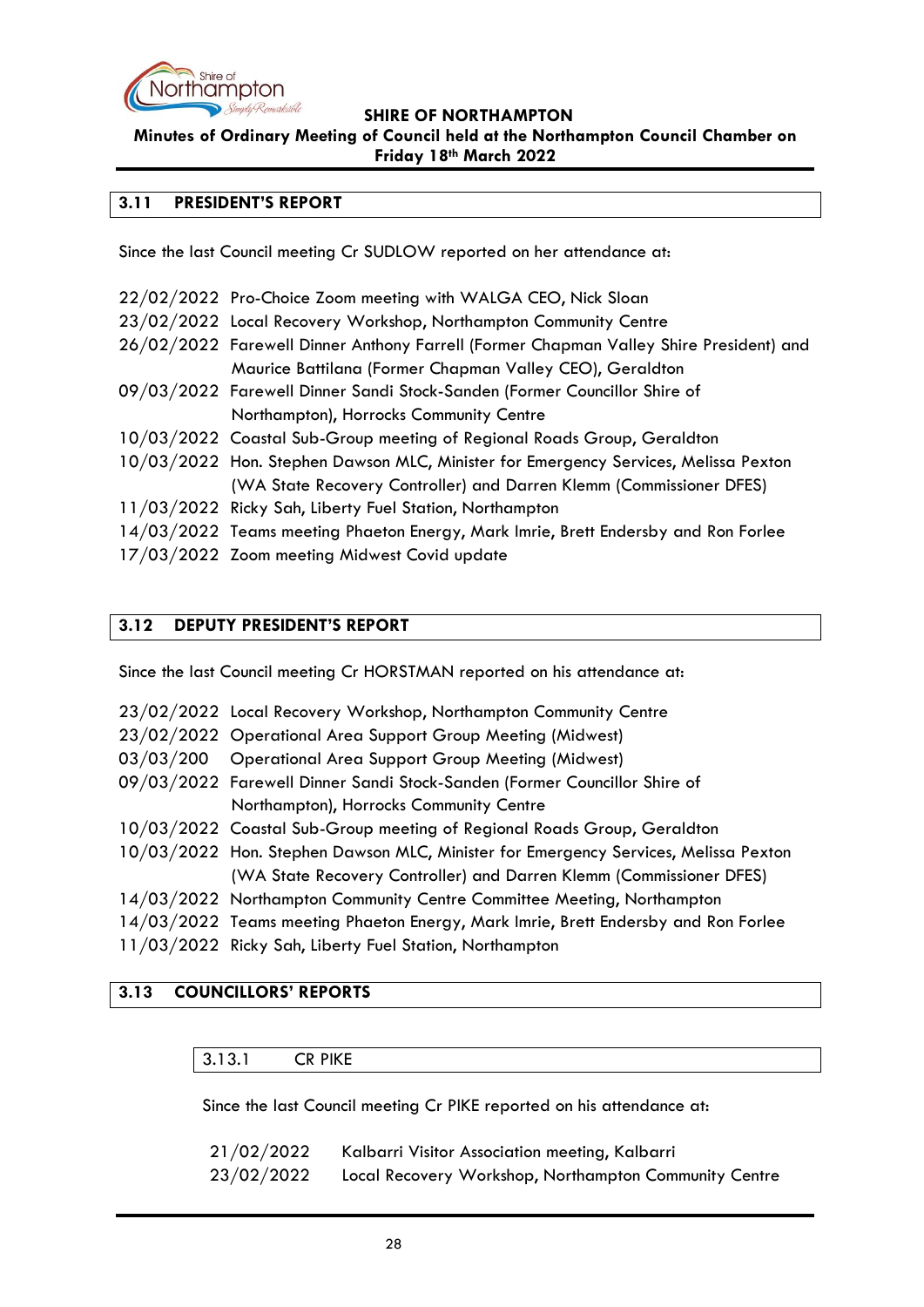

#### <span id="page-28-0"></span>**Minutes of Ordinary Meeting of Council held at the Northampton Council Chamber on Friday 18th March 2022**

# 3.13.2 CR STEWART

Since the last Council meeting Cr STEWART reported on his attendance at:

| 08/03/2022 | Kalbarri Visitor Centre meeting, Kalbarri                 |
|------------|-----------------------------------------------------------|
| 10/03/2022 | Hon. Stephen Dawson MLC, Minister for Emergency Services, |
|            | Melissa Pexton (WA State Recovery Controller) and Darren  |
|            | Klemm (Commissioner DFES)                                 |
| 14/03/2022 | Teams meeting Phaeton Energy, Mark Imrie, Brett Endersby  |
|            | and Ron Forlee                                            |

# <span id="page-28-1"></span>3.13.3 CR HAY

Since the last Council meeting Cr HAY reported on his attendance at:

| 09/03/2022 | Farewell Dinner Sandi Stock-Standen (Former Councillor Shire |
|------------|--------------------------------------------------------------|
|            | of Northampton), Horrocks Community Centre                   |
| 14/03/2022 | Teams meeting Phaeton Energy, Mark Imrie, Brett Endersby     |
|            | and Ron Forlee                                               |

# <span id="page-28-2"></span>**3.14 NEW ITEMS OF BUSINESS**

Nil

# <span id="page-28-3"></span>**3.15 NEXT MEETING OF COUNCIL**

The next Ordinary Meeting of Council will be held on Friday 22nd April 2022 commencing at 1.00pm at the Council Chambers, Northampton.

# <span id="page-28-4"></span>**3.16 CLOSURE**

There being no further business, the President thanked everyone for their attendance and declared the meeting closed at 2.28pm.